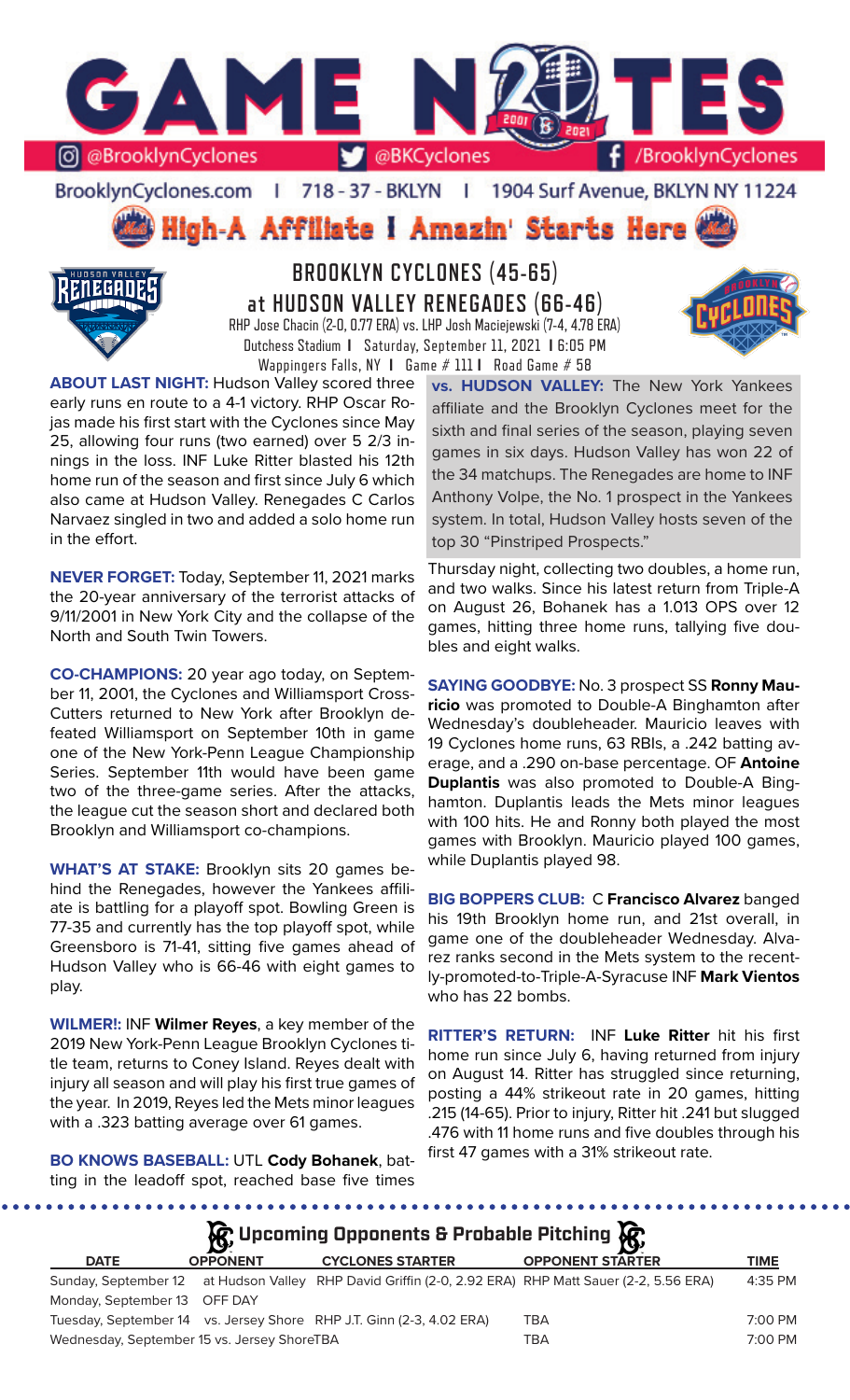

**PHASE III:** Jose Chacin makes his third start for the Cyclones and first against Hudson Valley. Chacin has won back-toback starts since his promotion from Low-A St. Lucie.

**FIRST CITI SEASON:** Jose signed a minor league deal with the Mets on June 1 of this year after being released by the Los Angeles Dodgers system in minor league spring training.

**ST. LUCIE:** Chacin made five starts with Low-A St. Lucie, posting a 3.86 ERA with 25 strikeouts, eight walks, and four home runs allowed in 28 innings.

**LA GUY:** The Venezuelan signed a deal with the Dodgers coming out of his home country in 2015, playing in the system for six years. Chacin reached Low-A Great Lakes in the Midwest League in 2019 before the pandemic shut down 2020.

|             |                    |            |     |                          |                   | High-A Brooklyn Cyclones                |                |                |                              |            |
|-------------|--------------------|------------|-----|--------------------------|-------------------|-----------------------------------------|----------------|----------------|------------------------------|------------|
| <b>DATE</b> | OPP                | <b>DEC</b> | IP  | н                        | R                 | ER                                      | BB             | ĸ              | <b>HR</b>                    | <b>AVG</b> |
| 9/5         | <b>WIL</b>         | W          | 6.0 | 5                        | $\Omega$          | $\circ$                                 | $\overline{2}$ | 4              | $\Omega$                     | .167       |
| 8/28        | <b>ABD</b>         | W          | 5.2 | $\overline{2}$           | 1                 | 1                                       | 1              | 5              | $\Omega$                     | .105       |
|             |                    |            |     |                          |                   |                                         |                |                |                              |            |
|             |                    |            |     | Low-A St. Lucie Mets     |                   |                                         |                |                |                              |            |
| <b>DATE</b> | <b>OPP</b>         | <b>DEC</b> | IP  | н                        | R                 | ER                                      | <b>BB</b>      | ĸ              | <b>HR</b>                    | <b>AVG</b> |
| 8/21        | @TAM               | L          | 4.2 | 6                        | 6                 | 5                                       | $\overline{2}$ | 3              | 1                            | .226       |
| 8/14        | @ DUN              | L          | 5.1 | 4                        | 4                 | $\overline{4}$                          | $\overline{2}$ | 5              | 2                            | .212       |
| 8/8         | <b>PMB</b>         | W          | 6.0 | 4                        | 1                 | 1                                       | $\overline{2}$ | 4              | 1                            | .215       |
| 8/1         | @DBT               | W          | 6.0 | 7                        | $\overline{2}$    | $\overline{2}$                          | 1              | 8              | 0                            | .227       |
| 7/25        | <b>BRD</b>         | W          | 6.0 | 3                        | $\Omega$          | $\Omega$                                | 1              | 5              | 0                            | .158       |
|             |                    |            |     | <b>FCL Mets (Rookie)</b> |                   |                                         |                |                |                              |            |
| <b>DATE</b> | <b>OPP</b>         | <b>DEC</b> | IP  | н                        | R                 | ER                                      | <b>BB</b>      | κ              | <b>HR</b>                    | <b>AVG</b> |
| 7/21        | <b>AST</b>         |            | 2.0 | 0                        | $\Omega$          | $\Omega$                                | O              | 3              | $\Omega$                     | .063       |
| 7/14        | @ NAT              |            | 4.0 | 1                        | $\Omega$          | $\circ$                                 | 1              | $\overline{2}$ | O                            | .077       |
| 7/6         | CAR                |            | 1.0 | 0                        | $\Omega$          | $\Omega$                                | $\Omega$       | $\Omega$       | $\Omega$                     | .071       |
| 7/3         | @ AST              | W          | 2.0 | 1                        | 1                 | 1                                       | O              | $\overline{2}$ | 1                            | .091       |
| 6/29        | @ MRL              |            | 1.0 | $\Omega$                 | $\Omega$          | 0                                       | 1              | $\overline{a}$ | $\Omega$                     | .000       |
|             | K%                 |            |     |                          | BB%               |                                         |                |                | <b>HR/9</b>                  |            |
|             |                    |            |     |                          |                   |                                         |                |                |                              |            |
|             | 20%                |            |     |                          | $6.7\%$           |                                         |                |                | 0.00                         |            |
|             | <b>BABIP</b>       |            |     |                          | GB%               |                                         |                |                | <b>FIP</b>                   |            |
|             | .212               |            |     |                          | 24.2%             |                                         |                |                |                              |            |
|             |                    |            |     |                          |                   |                                         |                |                | 3.01                         |            |
|             |                    |            |     |                          |                   | <b>CHACIN'S SEASON AND CAREER HIGHS</b> |                |                |                              |            |
|             | 2021 Season        |            |     |                          |                   |                                         |                |                | Career                       |            |
|             | 8 (8/1 at Daytona) |            |     |                          | <b>Strikeouts</b> |                                         |                |                | 10 (8/23/19 vs. W. Michigan) |            |

| <b>Strikeouts</b>            | 10 (8/23/19 vs. W. Michigan)   |
|------------------------------|--------------------------------|
| <b>Double Digit K Games</b>  | 1 (8/23/19 vs. W. Michigan)    |
| <b>High Hits, Game</b>       | 11 (2x,8/18/19 vs South Bend)  |
| <b>High HR, Game</b>         | 2 (2x, 8/14/21 at Dunedin)     |
| <b>High Runs, Game</b>       | 9 (5/31/18 vs. Great Lakes)    |
| <b>High Walks, Game</b>      | 3 (4x, 6/11/19 at Lake County) |
| <b>Innings Pitched, Game</b> | 8.0 (6/30/19 at Fort Wayne)    |
| <b>Complete Games</b>        | None                           |
| Shutouts                     | None                           |
|                              |                                |

|                  |                | <b>CATCHER ERA</b>                                    |            |      |            |
|------------------|----------------|-------------------------------------------------------|------------|------|------------|
| <b>NAME</b>      | G              | ER                                                    | <b>INN</b> |      | <b>ERA</b> |
| Alvarez          | 45             | 208                                                   | 349.2      |      | 5.35       |
| Campos           | 5              | 11                                                    | 36         |      | 2.75       |
| Gaddis           | 9              | 27                                                    | 76         |      | 3.20       |
| Mena             | 22             | 77                                                    | 164        |      | 4.23       |
| Senger           | 9              | 44                                                    | 81         |      | 4.89       |
| Uriarte          | 21             | 82                                                    | 159.1      |      | 4.63       |
|                  |                | <b>CYCLONES STARTING PITCHER BREAKDOWN</b>            |            |      |            |
| <b>STARTER</b>   |                | <b>GS Quality StartsRun SupportRS/Start BC Record</b> |            |      |            |
| Butto, Jose      | 10             | 1                                                     | 41         | 4.1  | $4-6$      |
| Bryant, Garrison | 1              | $\Omega$                                              | 10         | 10.0 | $1 - 0$    |
| Chacin, Jose     | $\overline{2}$ | 1                                                     | 10         | 5.0  | $2 - 0$    |
| Ginn, J.T.       | 8              | 1                                                     | 29         | 3.6  | $3-5$      |
| Grey, Connor     | 4              | 1                                                     | 21         | 5.2  | $3-1$      |
| Griffin, David   | 5              | $\overline{2}$                                        | 25         | 5.0  | $2 - 3$    |
| Kisena, Alec     | 16             | 1                                                     | 81         | 5.1  | $6-10$     |
| Lasko, Justin    | 11             | 6                                                     | 44         | 4.0  | $4 - 7$    |
| Morris, Colby    | 1              | 0                                                     | 4          | 4.0  | $O-1$      |
| Opp, Cam         | 13             | 1                                                     | 46         | 3.5  | $4 - 9$    |
| Parsons, Hunter  | 1              | $\Omega$                                              | 5          | 5.0  | $1 - 0$    |
| Rennie, Luc      | 7              | $\Omega$                                              | 23         | 3.3  | $3-4$      |
| Rojas, Oscar     | 5              | $\Omega$                                              | 22         | 4.4  | $1 - 4$    |
| Syndergaard      | 1              | $\Omega$                                              | 5          | 5.0  | $O-1$      |
| Vilera, Jaison   | 19             | 0                                                     | 98         | 5.2  | $7-12$     |
| Walker, Josh     | 4              | 1                                                     | 27         | 6.8  | $3-1$      |

|                  | BROOKLYN CYCLONES PITCHING BREAKDOWN        |     |      |  |  |  |  |  |  |                |                                                   |                                              |                           |  |  |  |  |
|------------------|---------------------------------------------|-----|------|--|--|--|--|--|--|----------------|---------------------------------------------------|----------------------------------------------|---------------------------|--|--|--|--|
|                  | W-L                                         | ERA | IPHR |  |  |  |  |  |  | ER BB K HR AVG |                                                   | W-L                                          | ERA IP H R ER BB K HR AVG |  |  |  |  |
| <b>STARTERS</b>  |                                             |     |      |  |  |  |  |  |  |                | 21-43 5.00 500.0504 309 278 172 492 69 .258 HOME  | 27-26 3.65 468.0400 218 190 183 500 32 .230  |                           |  |  |  |  |
| <b>RELIEVERS</b> | 24-22 3.91 3.91 365 223 185 219 490 28 .230 |     |      |  |  |  |  |  |  |                | <b>IROAD</b>                                      | 18-39 5.37 457.2 469 314 273 208 482 65 .261 |                           |  |  |  |  |
| <b>TOTAL</b>     |                                             |     |      |  |  |  |  |  |  |                | 45-65 4.45 925.2968 532 458 391 982 87 .246 TOTAL | 45-65 4.45 925.2968 532 458 391 982 87 .246  |                           |  |  |  |  |

**BULLPEN NOTES**

-RHP Nolan Clenney has worked 4.1 scoreless innings across two High-A Brooklyn appearances. -RHP Luis Montas has allowed six runs over his first two appearances, lasting one inning each.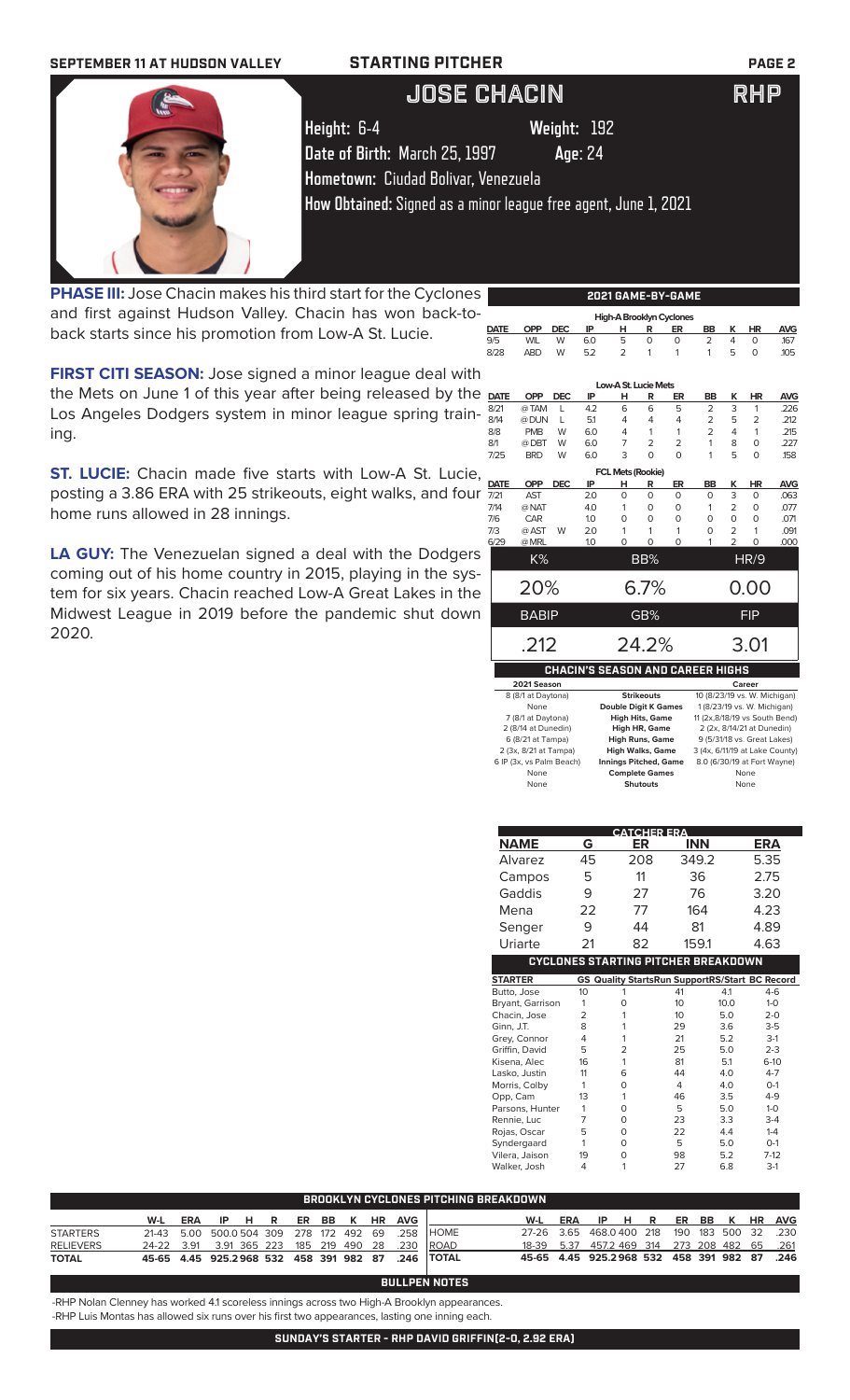| SEPTEMBER 11 AT HUDSON VALLEY |  |  |
|-------------------------------|--|--|
|-------------------------------|--|--|

### **SEPTEMBER 11 AT TIME PAGES PAGE 3**

**# 30 FRANCISCO ALVAREZ - C .251, 19 HR, 55 RBI, .373 wOBA, wRC+ 129**

| Last Game: $2-4.2B$       | Home: 23-124 (.185)         | <b>Last HR:</b> 9/8 at Hudson Valley G1                                                           | <b>Season High, Hits: 3 (3x, 8/10 at WIL</b>           |
|---------------------------|-----------------------------|---------------------------------------------------------------------------------------------------|--------------------------------------------------------|
| <b>RISP:</b> 20-75 (.267) | <b>Road:</b> 42-135 (.311)  | <b>Multi-Hit Games: 17 (9/10 at Hudson Valley)</b>                                                | <b>Season High, Runs:</b> $3$ ( $3x$ , $7/6$ at $HV$ ) |
| <b>Streak:</b> 5 G (8-18) | <b>vs. HV:</b> 17-73 (.233) | <b>Multi-RBI Games:</b> 17 (9/8 at Hudson Valley G1) <b>Season High, RBI:</b> 4 (2x, 8/10 at WIL) |                                                        |

**Multi-RBI Games:** 17 (9/8 at Hudson Valley G1)

**Season High, RBI:** 4 (2x, 8/10 at WIL)<br>**Season High, SB:** 1 (6x, 9/7 at HV)

• Enters his fourth year in the Mets organization...Called up from Low-A St. Lucie on Monday, May 24...19 years old, turning 20 on November 19 • Ranks as the No. 1 prospect in the Mets system according to both *MLB Pipeline* and *Baseball America*...Ranked as the No. 10 prospect in Minor League Baseball. • Hit .417 (20-48) with five doubles, two home runs, and 12 RBIs in 15 games with St. Lucie...Struck out seven times and walked 15...went 2-for-4 in stolen bases

• Non-roster invitee to Mets Spring Training...Signed with NYM as NDFA on July 2, 2018

| I#9<br>ZACH ASHFORD - OF                               |                                                                          |                                                                                                                                         | .228, 1 HR, 15 RBI, .286 wOBA, wRC+ 74                                                                                                                                         |
|--------------------------------------------------------|--------------------------------------------------------------------------|-----------------------------------------------------------------------------------------------------------------------------------------|--------------------------------------------------------------------------------------------------------------------------------------------------------------------------------|
| Last Game: 0-4<br><b>RISP:</b> 17-57 (.298)<br>Streak: | Home: 23-102 (.225)<br><b>Road:</b> 22-95 (.232)<br>vs. HV: 19-76 (.250) | Last HR: 5/23 vs. Hudson Valley<br><b>Multi-Hit Games:</b> 8 (8/20 at Hudson Valley)<br><b>Multi-RBI Games: 3 (7/24 vs. Wilmington)</b> | Season High, Hits: 2 (7x, 8/8 vs. HV)<br><b>Season High, Runs: 2 (6/6 at JS)</b><br><b>Season High, RBI:</b> 2 (3x, 7/24 vs. WIL)<br><b>Season High, SB: 1 (3x, 7/7 at HV)</b> |

• Enters his third year in the Mets organization...Called up from Low-A St. Lucie on Saturday, May 22

• Hit .340 (17-50) in 14 games with the St. Lucie Mets in 2021, collecting three doubles and six walks with a stolen base

• Spent his first few games as a pro with Brooklyn in 2019, hitting .136 in 16 games before being sent to the GCL Mets (37 G, .295/2/23/.413) • Drafted by the Mets out of Fresno State in the 6th round of the 2019 MLB Draft

|                          | $# 11$ CODY BOHANEK - INF |                            |                                                   | .190, 7 HR, 20 RBI, .319 wOBA, wRC+ 95          |
|--------------------------|---------------------------|----------------------------|---------------------------------------------------|-------------------------------------------------|
| <b>Last Game: 0-4</b>    |                           | Home: 17-90 (.189)         | <b>Last HR: 9/9 at Hudson Valley</b>              | <b>Season High, Hits:</b> $3(2x, 9/9$ at $HV$ ) |
| <b>RISP:</b> 5-47 (.106) |                           | <b>Road:</b> 17-93 (.183)  | <b>Multi-Hit Games:</b> 5 (9/9 at Hudson Valley)  | <b>Season High, Runs:</b> $2$ (4x, $9/9$ at HV) |
| Streak:                  |                           | <b>vs. HV:</b> 7-53 (.132) | <b>Multi-RBI Games:</b> 3 (7/15 vs. Jersey Shore) | <b>Seaon High, RBI:</b> 2 (4x, 8/26 vs. ABD)    |
|                          |                           |                            |                                                   | <b>Season High, SB:</b> $1(4x, 9/9$ at $HV$ )   |

• Enters his third year in the Mets organization and his fifth as a professional...Traded from Houston to the Mets in January of 2019 along with 3B J.D. Davis in exchange for OF Ross Adolph, INF Luis Santana, and C Scott Manea

• Returns from Triple-A Syracuse 5/12-6/8, 6/24, 8/6-8/25: 34 G, .191/.351/.292/.643 with four doubles, one triple, one home run, and six RBIs with 17 walks • Broke camp with Brooklyn: 5 G, .313/.500/.500 with a home run a two RBIs before the call up

• Originally drafted by Houston in the 30th round of the 2017 MLB Draft from the University of Illinois-Chicago

| $#$ 48 OSCAR CAMPOS - C             |                   |                         | .214, 0 HR, 0 RBI, .218 w0BA, wRC+ 32                                                                                                                        |
|-------------------------------------|-------------------|-------------------------|--------------------------------------------------------------------------------------------------------------------------------------------------------------|
| <b>Last Game: DNP</b>               | <b>Home: 3-10</b> | Last HR:                | <b>Season High, Hits:</b> 1 (3x, 9/5 vs. Wilmington)                                                                                                         |
| $RISP: 0-3$                         | Road: $0-4$       | <b>Multi-Hit Games:</b> | Season High, Runs:                                                                                                                                           |
| <b>Streak:</b> $2 \text{ } G$ (3-8) | vs. HV: 0-4       | <b>Multi-RBI Games:</b> | Season High, RBI:<br>Season High, SB:                                                                                                                        |
|                                     |                   |                         | . Signed by the Mets on August 20 from the Tri-City ValleyCats of the Frontier League bitting 305/322/405 in 63 games with 17 doubles three triples three HR |

• Signed by the Mets on August 20 from the Tri-City ValleyCats of the Frontier League, hitting .305/.322/.405 in 63 games with 17 doubles, three triples, three HR • Came up through the Houston Astros system since 2014, spending six games in 2019 with Triple-A Round Rock. Spent the majority of the season with Low-A Quad Cities in the Midwest League...elected free agency following the 2020 year.

• Played for Tri-City in the Houston system in 2018, facing the Brooklyn Cyclones in the NY-Penn League going 4-11...Faced current Mets big leaguer RHP Tylor Megill.

| $#7$ NIC GADDIS - C/3B     |                          |                                                                                                    | .184. 4 HR. 13 RBI. .362 WOBA. wRC+ 122                     |
|----------------------------|--------------------------|----------------------------------------------------------------------------------------------------|-------------------------------------------------------------|
| Last Game: 0-3. BB         | <b>Home: 2-26 (.077)</b> | <b>Last HR:</b> $2(9/8$ at Hudson Valley G2)                                                       | <b>Season High, Hits:</b> $2$ ( $2x$ , $9/8$ at $HV$ $G2$ ) |
| <b>RISP:</b> $6-16$ (.375) | <b>Road: 6-22 (.273)</b> | <b>Multi-Hit Games:</b> 2 (9/8 at Hudson Valley G2) <b>Season High, Runs:</b> 2 (2x, 9/8 at HV G2) |                                                             |
| Streak:                    | vs. HV: 2-11 (.182)      | <b>Multi-RBI Games:</b> 4 (9/8 at Hudson Valley G2) <b>Season High, RBI:</b> 5 (9/8 at HV G2)      | <b>Season High, SB: 1 (9/8 at HV G2)</b>                    |
|                            |                          |                                                                                                    |                                                             |

• Enters his third year in the Mets organization...Received from Low-A St. Lucie on Saturday, July 17 when C Juan Uriarte was placed on the temp. inactive list

- Hit .250 (20-80) with a .421 OBP in 25 games with St. Lucie, hitting three home runs (a career-high) from his two in 2019.
- Returns to Coney Island where he was a member of the 2019 Cyclones for 15 games before being transferred to the GCL Mets. • Hit a combined .192 across 40 games in 2019 with Brooklyn and the GCL Mets
- Drafted by the Mets in the 16th round of the 2019 MLB Draft out of Jacksonville State...Hails from Trenton, GA.

| $# 10$ LUIS GONZALEZ - INF                                             |                            |                                                                                                                | .268, 6 HR, 26 RBI, .317 wOBA, wRC+ 94'        |
|------------------------------------------------------------------------|----------------------------|----------------------------------------------------------------------------------------------------------------|------------------------------------------------|
| <b>Last Game: 1-4, 2B</b>                                              | Home: 25-88 (.286)         | <b>Last HR: 9/7 at Hudson Valley</b>                                                                           | <b>Season High, Hits: 4 (3x, 8/28 vs. ABD)</b> |
| <b>RISP:</b> $16-55$ (.291)                                            | <b>Road: 27-106 (.255)</b> | <b>Multi-Hit Games:</b> 12 (9/8 at Hudson Valley G2) <b>Season High, Runs:</b> 3 (3x 8/10 at WIL)              |                                                |
| <b>Streak:</b> 1 G (1-4)                                               | vs. HV: 13-69 (.188)       | <b>Multi-RBI Games:</b> 6 (9/7 at Hudson Valley)                                                               | <b>Season High, RBI:</b> $4(9/7$ at $HV$ )     |
|                                                                        |                            |                                                                                                                | <b>Season High, SB:</b> 1(2x, 9/8 at HV G2)    |
| $\sim$ Dlayed three games with Low A St Lucie going 3.12 with a double |                            | • Enters his first season in the Mets organization, signing a minor league deal with New York on May 30, 2021. |                                                |

• Played three games with Low-A St. Lucie, going 3-12 with a double.

• Spent seven seasons in the Cincinnati farm system, reaching as high as Triple-A Louisville in 2019.

• Career .253 hitter in 587 games and 2,151 at-bats with Cincinnati and New York farm systems.

• Signed with the Reds in September of 2012.

**Last Game:** 0-2, BB, SB **Home:** 1-18 (.055) **Last HR: <br><b>RISP:** 4-18 (.222) **Road:** 6-27 (.222) **Home: 1 (8/10 at Wilmington) Season High, Runs: 2 (9/8 at HV ( RISP:** 4-18 (.222) **Road:** 6-27 (.222) **Multi-Hit Games:** 1 (8/10 at Wilmington) **Season High, Runs:** 2 (9/8 at HV G2) **Multi-RBI Games:** 1 (8/10 at Wilmington) **Season High, RBI:** 2 (3/3 at HV C<br>**Season High, RBI:** 2 (8/10 at WIL)<br>**Season High, SB:** 1 (2x, 9/10 at HV) **# 14 TANNER MURPHY - OF .143, 0 HR, 3 RBI, .216 wOBA, wRC+ 29**

• Enters his third year in the Mets organization...promoted from Low-A St. Lucie on Friday, August 6

• Played 25 games (four with FCL Mets) and 21 with Low-A St. Lucie, hitting a combined .195 with a .316 OBP, hitting three home runs and driving in 14 runs

• Spent his first professional season with the Rookie-level Kingsport Mets in the Appalachian League, hitting. 201 in 40 games

• Drafted by the Mets in the 18th round of the 2019 MLB Draft out of the University of North Florida...Born and raised in Memphis, TN.

| # 22 JAYLEN PALMER - INF/OF |                            |                                                | .191, 3 HR, 13 RBI, .297 wOBA, wRC+ 81              |
|-----------------------------|----------------------------|------------------------------------------------|-----------------------------------------------------|
| <b>Last Game: 0-4</b>       | <b>Home:</b> 11-48 (.229)  | <b>Last HR:</b> 8/31 vs. Wilmington            | <b>Season High, Hits: 3 (8/13 at WIL)</b>           |
| <b>RISP:</b> $6-30$ (.200)  | <b>Road: 11-63 (.175)</b>  | <b>Multi-Hit Games:</b> 4 (9/3 vs. Wilmington) | <b>Season High, Runs: 2 (5x, 9/5 vs. WIL)</b>       |
| Streak:                     | <b>vs. HV:</b> 5-53 (.094) | <b>Multi-RBI Games:</b> 5 (9/3 vs. Wilmington) | <b>Season High, RBI:</b> $3$ ( $2x$ $8/31$ vs. WIL) |
|                             |                            |                                                | <b>Season High, SB:</b> 1(4x, 8/18 at HV)           |

• Enters his fourth year in the Mets organization...No. 11 prospect in the Mets system, according to *MLB Pipeline*...Promoted to High-A Brooklyn on 8/3.

• Stole 23 bases for Low-A St. Lucie (departs the league as the third-highest total in Low-A Southeast). • Hit .276/.378/.386 across 66 games with St. Lucie in 2021, collecting 13 doubles, four triples, and two home runs with 24 RBIs.

Lowered his strikeout rate from 40% in 2019 with Kingsport to 28% with St. Lucie.

• Drafted in the 22nd round of the 2018 MLB Draft out of Holy Cross (NY) High School in Flushing...\$200K signing bonus

# **# 4 JOSE PEROZA - INF**<br> **Last HR:** 9/8 at Hudson Valley G2 **.253, 3 HR, 11 RBI, .342 wOBA, wRC+ 109**<br> **RISP:** 6-22 (.273) **Rise 2 (6x, 8/27 vs. ABD) Rise 8/27 vs. ABD RISP: 6-22** (.273) **Rise 8/27 was at HV G2 Last Game:** 0-4 **Home:** 11-35 (.314) **Last HR:** 9/8 at Hudson Valley G2 **Season High, Hits:** 2 (6x, 8/27 vs. ABD)

**RISP:** 6-22 (.273) **Road:** 14-58 (.241) **Multi-Hit Games:** 6 (9/3 vs. Wilmington) **Season High, Runs:** 3 (9/8 at HV G2) **Streak: vs. HV:** 15-53 (.283) **Multi-RBI Games:** 4 (9/8 at Hudson Valley G2) **Season High, RBI:** 3 (3x, 9/8 at HV G2)

**Season High, SB:** 1 (9/7 at HV)

Enters his sixth year in the Mets organization...promoted to Brooklyn on 8/3 from Low-A St. Lucie.

• Hit .274 with seven home runs and 47 RBIs across 64 games with Low-A St. Lucie this season.

• Part of Brooklyn's 2019 New York-Penn League Championship Team.

• 2021 marks his first full-season assignment after short season assignments with GCL Mets and the NYPL.

• Signed as non-drafted international free agent signing on July 2, 2016 from Venezuela.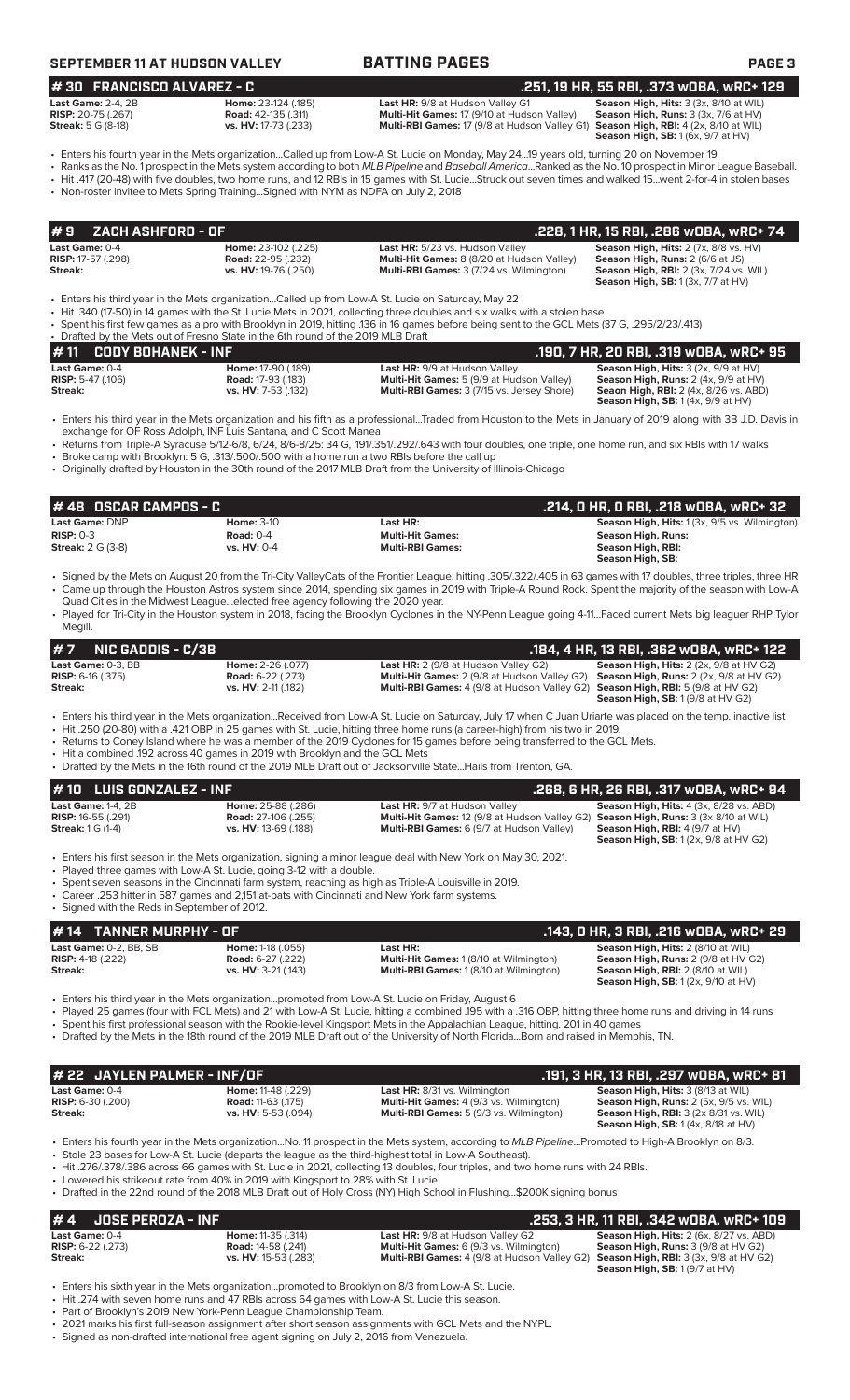# **SEPTEMBER 11 AT HUDSON VALLEY BATTING PAGES PAGE 4**

### **# 2 WILMER REYES - UTL .500, 0 HR, 2 RBI, .574 wOBA, wRC+ 256 Last Game:** DNP **Home: Last HR: Season High, Hits:** 2 (9/9 at HV) **RISP: RISP: RISP: RISP: RISP: RISP: RISP: RISP: Property RISP: RISP: Property Streak:** 1 G (2-4) **Streak:** 1 G (2-4) **Streak:** 1 G (2-4) **Property CONSIMILY: Property CONSIMILY: Property**

**Multi-RBI Games:** 1 (9/9 at Hudson Valley)

Season High, RBI: 2 (9/9 at HV)<br>Season High, SB:

• Enters his sixth year in the Mets organization...Won a New York-Penn League title with Brooklyn in 2019

- Reinstated from rehab assignment with FCL Mets on September 9 when SS Ronny Mauricio and OF Antoine Duplantis were promoted to Double-A Binghamton.
- Hit .323 with a .350 on-base percentage in 2019 as the top hitter on the 2019 NYPL Champion Brooklyn Cyclones
- Enters 2021 as a .275 lifetime hitter with a .327 on-base percentage • 22 year old hails from Mao, Dominican Republic

| $\#$ 19 LUKE RITTER - INF             |                             |                                                   | .234, 12 HR, 38 RBI, .322 WOBA, WRC+ 96                |
|---------------------------------------|-----------------------------|---------------------------------------------------|--------------------------------------------------------|
| <b>Last Game: 1-3, HR, RBI, R, BB</b> | Home: 18-94 (.191)          | <b>Last HR: 9/10 at Hudson Valley</b>             | <b>Season High, Hits: 3 (2x, 9/5 at Wil)</b>           |
| <b>RISP:</b> 13-66 (.197)             | <b>Road:</b> 36-134 (.269)  | <b>Multi-Hit Games: 13 (8/27 vs. Aberdeen)</b>    | <b>Season High, Runs:</b> $2$ ( $3x$ , $7/6$ at $HV$ ) |
| <b>Streak:</b> 1 G (1-3)              | <b>vs. HV:</b> 12-67 (.179) | <b>Multi-RBI Games: 9 (8/19 at Hudson Valley)</b> | <b>Season High, RBI:</b> 6 (6/20 at Wilmington)        |
|                                       |                             |                                                   | <b>Season High, SB: 1(5/12 at Greenville)</b>          |

• Enters his third year in the Mets organization...Won a New York-Penn League title with Brooklyn in 2019<br>• Missed 32 games with a broken bone in his left hand...Went on the IL after July 7 when he suffered the

• Missed 32 games with a broken bone in his left hand...Went on the IL after July 7 when he suffered the injury mid-game at Hudson Valley

- Led Brooklyn in 2019 in games played (68), runs (39), doubles (15), and walks (33)
- Mets 7th-round pick in 2019 from Wichita State...Also drafted by the Minnesota Twins in the 37th round of the 2018 MLB Draft • Played linebacker at Rockhurst High School and set the school record with 184 tackles.

| # 45 JOE SUOZZI - OF       |                     |                                                  | .173, 1 HR, 6 RBI, .266 wOBA, wRC+ 62       |
|----------------------------|---------------------|--------------------------------------------------|---------------------------------------------|
| Last Game: DNP             | <b>Home: 5-32</b>   | <b>Last HR: 7/16 vs. Jersey Shore</b>            | <b>Season High, Hits: 2 (7/28 at JS)</b>    |
| <b>RISP:</b> $4-21$ (.190) | <b>Road: 4-20</b>   | <b>Multi-Hit Games: 1(7/28 at Jersey Shore)</b>  | <b>Season High, Runs: 2 (7/27 at JS)</b>    |
| Streak:                    | vs. HV: 2-12 (.167) | <b>Multi-RBI Games: 2 (8/5 vs. Jersey Shore)</b> | <b>Season High, RBI:</b> 2 (2x, 8/5 vs. HV) |
|                            |                     |                                                  | Season High, SB:                            |

• Enters his third year in the Mets organization...received from Low-A St. Lucie on July 13

• Hit .292 with a .372 on-base percentage in 30 games with the Mets...posted a wRC+112, hitting four doubles and two home runs

• Signed by the Mets on June 15, 2020 out of Boston College

- Attended Chaminade High School in Mineola, NY
- His father, Tom Suozzi, is the former Nassau County Executive and current U.S. House of Representatives member of NY's 3rd district (Nassau, Suffolk, Queens)

|      | Hardest Hit Balls - 2021 (not all games listed- from available Trackman data) |                          |                  |                   |  |      |                                   |                         |           |                  |  |
|------|-------------------------------------------------------------------------------|--------------------------|------------------|-------------------|--|------|-----------------------------------|-------------------------|-----------|------------------|--|
| Date | Player                                                                        | <b>Opponent</b>          | <b>Exit Velo</b> | Result            |  | Date | Player                            | <b>Opponent</b>         | Exit Velo | Result           |  |
| 8/12 | <b>Francisco Alvarez</b>                                                      | at Wilmington            | 112.8            | Home Run          |  | 8/28 | Ronny Mauricio                    | vs. Aberdeen            | 109.6     | Line Out         |  |
| 6/12 | Francisco Alvarez                                                             | vs. Hudson Vallev  112.5 |                  | Double            |  | 6/1  | Ronny Mauricio                    | at Jersey Shore         | 109.6     | Triple           |  |
| 9/5  | Ronny Mauricio                                                                | vs. Wilminaton           | 112.2            | Single            |  | 6/22 | Brett Baty                        | vs. Jersey Shore 109.2  |           | Double           |  |
| 6/11 | Brett Baty                                                                    | vs. Hudson Valley 111.2  |                  | Ground Out        |  | 6/15 | <b>Francisco Alvarez</b>          | at Wilmington           | 109.2     | Single           |  |
| 6/29 | Ronny Mauricio                                                                | at Aberdeen              | 110.4            | Single            |  | 6/1  | Francisco Alvarez at Jersey Shore |                         | 109.0     | <b>Home Run</b>  |  |
| 8/21 | Francisco Alvarez                                                             | at Hudson Vallev         | 110.3            | <b>Ground Out</b> |  | 8/29 | Ronny Mauricio                    | vs. Aberdeen            | 109.0     | Ground Ball Out  |  |
| 9/8  | Ronny Mauricio                                                                | at Hudson Valley         | 110.0            | Home Run          |  | 5/25 | Francisco Alvarez                 | vs. Aberdeen            | 109       | Single           |  |
| 8/12 | Ronny Mauricio                                                                | at Wilmington            | 109.9            | Line Out          |  | 8/6  | Ronny Mauricio                    | vs. Hudson Valley 108.7 |           | <b>Home Rune</b> |  |
| 7/3  | Luis Gonzalez                                                                 | at Aberdeen              | 109.9            | Ground Out        |  | 6/5  | <b>Francisco Alvarez</b>          | at Jersey Shore         | 108.7     | Ground Ball Out  |  |
| 6/1  | Adrian Hernandez at Jersey Shore                                              |                          | 109.8            | Home Run          |  | 6/2  | Francisco Alvarez                 | at Jersey Shore         | 108.7     | Single           |  |
| 6/6  | Francisco Alvarez at Jersey Shore                                             |                          | 109.7            | Single            |  | 7/13 | <b>Brett Baty</b>                 | at Hudson Valley        | 108.7     | Single           |  |

# **Recent Home Run Chart**

| Date | Player                   | <b>Opponent</b>           | Exit Velo | Launch Angle | <b>Distance</b> |          | Jose Peroza              | vs. Aberdeen             | $104.1$ mph | 45.8 | 344 ft.   |
|------|--------------------------|---------------------------|-----------|--------------|-----------------|----------|--------------------------|--------------------------|-------------|------|-----------|
| 8/10 | <b>Francisco Alvarez</b> | at Wilmington 112.8 mph   |           | 27.2         | 416 ft.         | 8/25     | Javlen Palmer            | vs. Aberdeen             |             |      |           |
|      | Nic Gaddis               | at Wilmington             | 97.5 mph  | 27.8         | 388 ft.         | 8/26     | Cody Bohanek             | vs. Aberdeen             | $101$ mph   | 27   | $335$ ft. |
|      | Luis Gonzalez            | at Wilmington 102.6 mph   |           | 31.1         | 442 ft.         | 8/28     | Luis Gonzalez            | vs. Aberdeen             | 95 mph      | 35   | 349 ft.   |
| 8/12 | Francisco Alvarez        | at Wilmington 101.5 mph   |           | 26.9         | 398 ft.         | 8/29     | Cody Bohanek             | vs. Aberdeen             | $101$ mph   | 32   | 396 ft.   |
| 8/18 | <b>Francisco Alvarez</b> | at Hudson Valley          |           |              |                 | 9/3      | <b>Francisco Alvarez</b> | vs. Wilmington 105 mph   |             | 32   | 428 ft.   |
|      | Jose Peroza              | at Hudson Vallev          |           |              |                 | 9/5      | <b>Francisco Alvarez</b> | vs. Wilmington 101.3 mph |             | 33   | 414 ft.   |
|      | Jeremy Vasquez           | at Hudson Valley          |           |              |                 |          | Ronny Mauricio           | vs. Wilmington 101.3 mph |             | 28   | 404 ft.   |
| 8/19 | Jose Peroza              | at Hudson Valley          |           |              |                 | 9/7      | Luis Gonzalez            | at Hudson Vallev 104 mph |             | 22   | 397 ft.   |
|      | Ronny Mauricio           | at Hudson Valley          |           |              |                 | $9/8$ G1 | <b>Francisco Alvarez</b> | at Hudson Valley 97 mph  |             | 37   | 370 ft.   |
| 8/21 | Jose Peroza              | at Hudson Valley102.7 mph |           | 29.9         | 394 ft.         | 9/8G2    | Ronny Mauricio           | at Hudson Valley 110 mph |             | 23   | 403 ft.   |
| 8/24 | Ronny Mauricio           | vs. Aberdeen              | 93.8 mph  | 35.9         | 343 ft.         | 9/9      | Cody Bohanek             | at Hudson Valley 102 mph |             | 39   | 365 ft.   |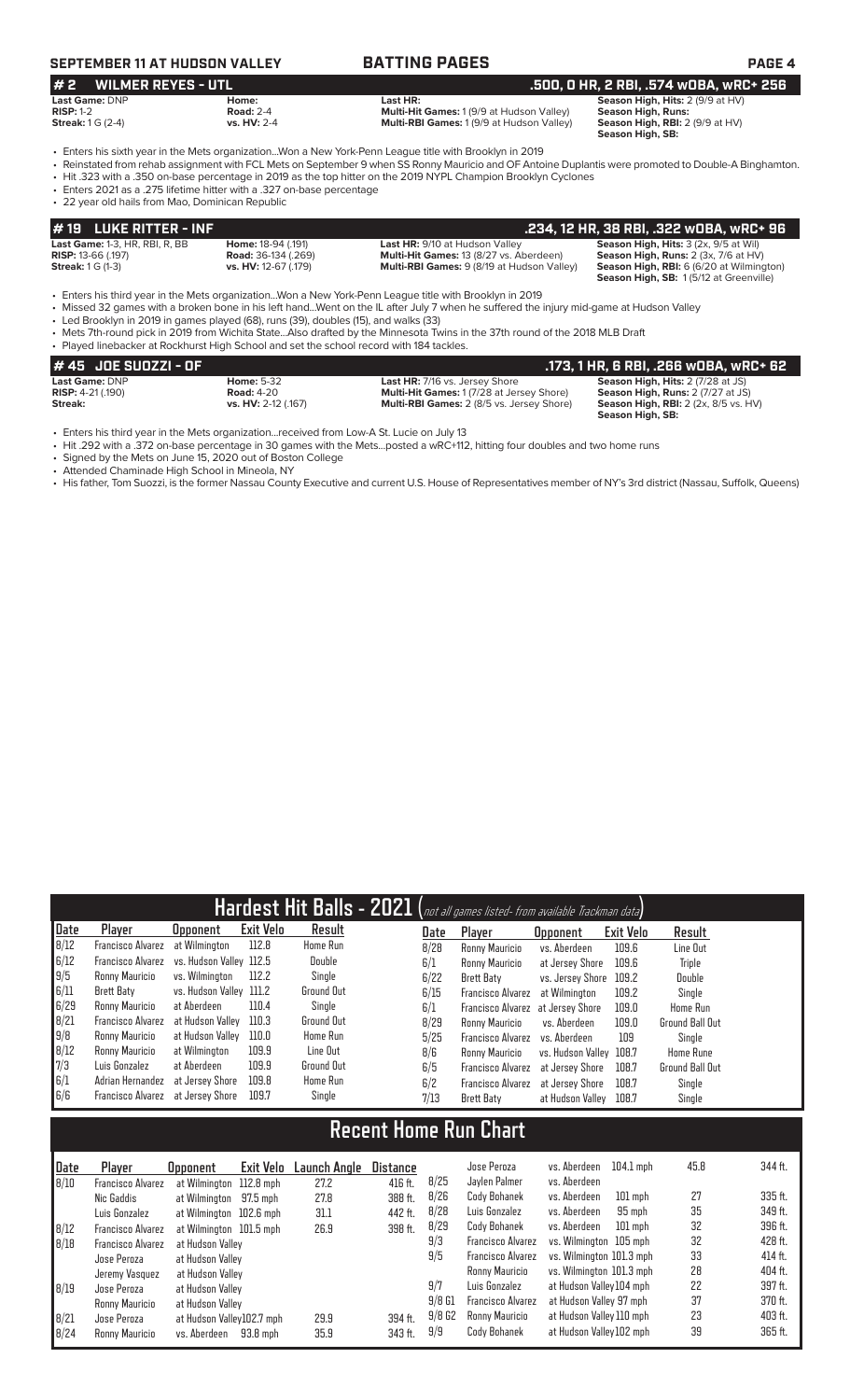## **SEPTEMBER 11 AT HUDSON VALLEY BULLPEN PAGE PAGE 5**

| #18                                               | <b>NOLAN CLENNEY - RHP</b>                                                                                                        |                                                                                                                                                                                | 37.5 K%, O BB%, O.OO ERA, 1 G     |
|---------------------------------------------------|-----------------------------------------------------------------------------------------------------------------------------------|--------------------------------------------------------------------------------------------------------------------------------------------------------------------------------|-----------------------------------|
| Last App: 9/10 at HV<br>Leadoff: 0-4              | <b>Last Loss:</b><br><b>Inherited Runners/Stranded:</b>                                                                           | SV/OP (Last):                                                                                                                                                                  | Holds:                            |
|                                                   |                                                                                                                                   | • Enters his first year in the Mets organizationReceived from Low-A St. Lucie on September 7                                                                                   |                                   |
|                                                   |                                                                                                                                   | • Signed to a minor league deal on June 28, 2021Made 13 relief apps for Low-A St. Lucie                                                                                        |                                   |
|                                                   |                                                                                                                                   | • Pitched with Gary in 2021 and with Utica in 2019 and 2020 in independent baseball                                                                                            |                                   |
|                                                   | • 25 year old hails from Northville, MichiganAttended NC State                                                                    |                                                                                                                                                                                |                                   |
| #13                                               | <b>DYLAN HALL - RHP</b>                                                                                                           |                                                                                                                                                                                | 14.3 K%, 14.3 BB%, 6.75 ERA, 1 G  |
| Last App: 9/9 at HV                               | Last Loss:                                                                                                                        | SV/OP (Last):                                                                                                                                                                  | Holds: 1                          |
| Leadoff: 0-1                                      | <b>Inherited Runners/Stranded:</b>                                                                                                | • Enters his first year in the Mets organizationreceived from Low-A St. Lucie on September 7                                                                                   |                                   |
|                                                   |                                                                                                                                   | • Has pitched with Double-A Binghamton, Low-A St. Lucie, and FCL Mets(16IP, 19 K, 12 BB, 11 ER)                                                                                |                                   |
|                                                   |                                                                                                                                   | . Pitched for Virginia Tech and Central Oklahoma Signed MiLB FA deal with Mets June 15, 2020.                                                                                  |                                   |
|                                                   |                                                                                                                                   | • From Stafford, Virginiathrew a perfect game for Mountain View High School                                                                                                    |                                   |
| #28                                               | <b>LUIS MONTAS - RHP</b>                                                                                                          |                                                                                                                                                                                | 15.4 K%, O.O BB%, 27.00 ERA, 2 G  |
| Last App: 9/7 at HV                               | Last Loss: 9/7 at HV                                                                                                              | SV/OP (Last): 0/1 (9/7 at HV)                                                                                                                                                  | Holds:                            |
| Leadoff: 0-2                                      | <b>Inherited Runners/Stranded:</b>                                                                                                |                                                                                                                                                                                |                                   |
|                                                   |                                                                                                                                   | • Enters his third year in the Mets organizationpromoted from Low-A St. Lucie on 8/31                                                                                          |                                   |
|                                                   |                                                                                                                                   | • Had a 24% K rate, 5.9% walk rate, .282 BABIP, and 3.73 FIP in 19 games with Low-A St. Lucie                                                                                  |                                   |
|                                                   | • Went 7/9 in save opportunities this season with Mets<br>• 20 years old out of San Cristobal, Dominican Republic on July 2, 2019 |                                                                                                                                                                                |                                   |
|                                                   |                                                                                                                                   |                                                                                                                                                                                |                                   |
| #38                                               | <b>COLBY MORRIS - RHP</b>                                                                                                         |                                                                                                                                                                                | 26.1 K%, 9.5 BB%, 3.51 ERA, 24 G  |
|                                                   | Last App: 9/8 at HV G1 Last Loss: 8/17 at Hudson Valley                                                                           | SV/OP (Last): 1/1 (9/8 at HV G1)                                                                                                                                               | Holds:                            |
|                                                   | Leadoff: 9-32, 3B, 3 BB, 4 HBP Inherited Runners/Stranded: 11/6                                                                   |                                                                                                                                                                                |                                   |
|                                                   |                                                                                                                                   | • Enters his first season in the Mets organizationcalled up from Low-A St. Lucie on May 20<br>• Made four scoreless appearances in relief for the St. Lucie Mets to being 2021 |                                   |
|                                                   | . Minor League free agent signing pitched at Middlebury in Vermont                                                                |                                                                                                                                                                                |                                   |
| # 26                                              | <b>MICHEL OTANEZ - RHP</b>                                                                                                        |                                                                                                                                                                                | 31.1 K%, 22.0 BB%, 4.54 ERA, 32 G |
| Last App: 9/4 vs. WIL                             | Last Loss:                                                                                                                        | <b>SV/OP (Last): 0/2 (BS vs. JS)</b>                                                                                                                                           | Holds: 3                          |
| Leadoff: 6-28                                     | Inherited Runners/Stranded: 15/5                                                                                                  |                                                                                                                                                                                |                                   |
|                                                   |                                                                                                                                   | • Enters his sixth year in the Mets orgNo. 26 prospect in the system according to MLB Pipeline                                                                                 |                                   |
|                                                   | • Returns to Brooklyn for the second assignment in a row                                                                          | • Pitched with the Cyclones and won an NYPL title in 2019 and also spent time with Kingsport                                                                                   |                                   |
|                                                   |                                                                                                                                   | · Missed 2017 due to injuryStruck out 21 batters in 21.1 innings with the DSL Mets1 in 2016.                                                                                   |                                   |
| #44                                               | HUNTER PARSONS - RHP                                                                                                              |                                                                                                                                                                                | 25.9 K%, 14.5 BB%, 4.82 ERA, 22 G |
| Last App: 9/9 at HV                               | Last Loss:                                                                                                                        | SV/OP (Last):                                                                                                                                                                  | Holds: 1                          |
| Leadoff: 7-30, 3 BB                               | <b>Inherited Runners/Stranded: 13/9</b>                                                                                           |                                                                                                                                                                                |                                   |
|                                                   |                                                                                                                                   | • Enters his third year in the Mets orgCalled up from Low-A St. Lucie on May 20                                                                                                |                                   |
|                                                   |                                                                                                                                   | • Made four relief appearances with the Mets (A-), striking out 18 in 10 innings (45% K rate).                                                                                 |                                   |
|                                                   | • Pitched with the Cyclones and won an NYPL title in 2019                                                                         |                                                                                                                                                                                |                                   |
|                                                   |                                                                                                                                   |                                                                                                                                                                                |                                   |
| #45                                               | <b>REYSON SANTOS - RHP</b>                                                                                                        |                                                                                                                                                                                | 25 K%, O BB%, 4.50 ERA, 1 G       |
| Last App: 9/8 at HV G2 Last Loss:<br>Leadoff: 1-2 | <b>Inherited Runners/Stranded:</b>                                                                                                | SV/OP (Last):                                                                                                                                                                  | Holds: 0                          |
|                                                   |                                                                                                                                   |                                                                                                                                                                                |                                   |

| --------- |                                                                                             |  |
|-----------|---------------------------------------------------------------------------------------------|--|
|           | Enters his fourth year in the Mets organizationreceived from Low-A St. Lucie on September 7 |  |

• Made 27 appearances with the Mets...struck out 44 and walked 22 in 35.1 IP • Part of Brooklyn's NYPL Title in 2019, earning the save in game one of the championship series

• 22 year old hails from Bani in the Domiinican Republic

| l # 50 l                       | EVY RUIBAL - RHP                                         | 21.7 K%, 19.3 BB% 5.82 ERA, 15 G |          |  |
|--------------------------------|----------------------------------------------------------|----------------------------------|----------|--|
| <b>Last App:</b> $9/9$ at $HV$ | <b>Last Loss:</b> $8/19$ at $HV$                         | SV/OP (Last):                    | Holds: 2 |  |
|                                | Leadoff: 3-12, 2B, 2 BB Inherited Runners/Stranded: 10/8 |                                  |          |  |

- Signed to a minor league deal on June 27 from the Florence Y'alls (Frontier League)
- Pitched in the Dodgers system from 2015-2018, reaching High-A Rancho Cucamonga • Drafted by the Dodgers in the 16th round of the 2017 MLB Draft from Notre Dame

• From Milburn, New Jersey, attending Milburn High School

|             |                                                                       | <b>LAST FIVE APPEARANCES</b> |                      |                |        |        |           |                |           |
|-------------|-----------------------------------------------------------------------|------------------------------|----------------------|----------------|--------|--------|-----------|----------------|-----------|
|             |                                                                       |                              | <b>NOLAN CLENNEY</b> |                |        |        |           |                |           |
| <b>DATE</b> | OPP                                                                   | DEC                          | IP                   | н              | R      | ER     | BB        | К              | HR        |
| 9/10        | @ HV                                                                  |                              | 2.1                  | $\overline{2}$ | 0      | O      | O         | 3              | 0         |
| 9/7         | @ HV                                                                  |                              | 2.0                  | 1              | O      | 0      | O         | 3              | 0         |
| 9/1         | $@$ JUP*                                                              |                              | 1.2                  | $\overline{2}$ | O      | 0      | O         | $\overline{2}$ | 0         |
| 8/28        | DBT*                                                                  |                              | 2.0                  | 1              | 1      | 1      | 1         | 3              | $\Omega$  |
| 8/25        | DBT*                                                                  |                              | 1.0                  | $\overline{2}$ | O      | ი      | 0         | $\overline{2}$ | 0         |
|             |                                                                       |                              | <b>DYLAN HALL</b>    |                |        |        |           |                |           |
| <b>DATE</b> | OPP                                                                   | DEC                          | IP                   | н              | R      | ER     | <b>BB</b> | K              | <b>HR</b> |
| 9/9         | @ HV                                                                  | Н                            | 1.1                  | $\overline{2}$ | 1      | 1      | 1         | 1              | $\Omega$  |
| 9/4         | @ JUP*                                                                |                              | 2.0                  | 1              | O      | O      | 1         | $\overline{2}$ | O         |
|             | $0/21 \otimes \Gamma$ $\cap$ $\Gamma$ $\wedge$ $\Gamma$ $\uparrow$ ** |                              | $\Omega$             | $\overline{ }$ | $\cap$ | $\cap$ | ∍         | っ              | $\cap$    |

|     | $J'J$ (coil v    |      | . .                |               |    |     |               |   |     |
|-----|------------------|------|--------------------|---------------|----|-----|---------------|---|-----|
| 9/4 | $@$ JUP*         |      | 20                 | -1            | 0  | 0   |               |   | O   |
|     | 8/31@ FCL AST**  |      | 2.0                | $\mathcal{P}$ | O  | O   |               | 3 | 0   |
|     | 8/24@ FCL NATS** |      | 0.2                |               | O  | O   |               |   | O   |
|     | 5/20 @ ERI***    |      | 3.1                | 7             | 5. | 5.  | $\mathcal{P}$ |   |     |
|     |                  |      |                    |               |    |     |               |   |     |
|     |                  |      | <b>LUIS MONTAS</b> |               |    |     |               |   |     |
|     | DATE OPP         | DEC. | IP                 |               | R  | ER. | BB            |   | HR. |
|     |                  |      |                    |               |    |     |               |   |     |

| @ TAM*           | SV           | 2.0     | 1              | 0 | O        | 1                                           | 3              | 0  |
|------------------|--------------|---------|----------------|---|----------|---------------------------------------------|----------------|----|
| PMB <sup>*</sup> | SV           | 1.0     | 1              | 0 | 0        | Ο                                           | 1              | 0  |
| $@$ DBT*         |              | 1.0     | 0              | 0 | 0        | 0                                           | 3              | 0  |
| <b>WIL</b>       |              | 1.0     | 3              | 2 | 2        | O                                           | 1              | 0  |
| @ HV             | BS. L        | 1.0     | 5              | 4 | 4        | O                                           | 1              | 0  |
|                  |              |         |                |   |          |                                             |                |    |
| OPP              | <b>DEC</b>   | IP      | н              | R | ER       | BB                                          | Κ              | ΗR |
| @ HV             |              | 2.2     | $\Omega$       | 0 | $\Omega$ | 2                                           | 4              | 0  |
| vs. ABD          |              | 2.0     | 0              | 0 | ი        | 0                                           | 4              | 0  |
| vs. ABD          |              | 1.2     | 3              | 1 | 1        | 1                                           | 1              | 0  |
| vs. WIL          |              | 2.0     | 0              | 0 | O        | O                                           | 1              | 0  |
| @ HV G1          | SV           | 2.0     | 4              | 0 | $\Omega$ | 0                                           | 4              | 0  |
|                  |              |         |                |   |          |                                             |                |    |
| OPP              | DEC          | IP      | Н              | R | ER       | BB                                          | Κ              | ΗR |
| @ HV             |              | 1.0     | O              | 0 | 0        | 1                                           | $\overline{2}$ | 0  |
| vs. ABD          |              | 1.0     | 1              | 0 | 0        | 0                                           | 4              | O  |
| vs. ABD          |              | 1.0     | 1              | 1 | 1        | 2                                           | 2              | O  |
| vs. WIL          |              | 2.0     | $\Omega$       | O | $\Omega$ | 0                                           | $\overline{2}$ | O  |
|                  | -SV          | 2.0     | $\overline{2}$ | 1 | 1        | 1                                           | 3              | 0  |
|                  | DATE<br>DATE | @ HV G2 |                |   |          | <b>COLBY MORRIS</b><br><b>MICHEL OTANEZ</b> |                |    |

|             |          |            | <b>HUNTER PARSONS</b> |                |                |                |                |                |           |
|-------------|----------|------------|-----------------------|----------------|----------------|----------------|----------------|----------------|-----------|
| DATE        | OPP      | DEC        | IP                    | н              | R              | ER             | BB             | Κ              | HR        |
| 8/21        | @ HV     |            | 2.0                   | $\Omega$       | 0              | O              | 1              | $\overline{2}$ | 0         |
| 8/26        | vs. ABD  |            | 1.0                   | 3              | 3              | O              | 1              | 0              | 0         |
| 8/29        | vs. ABD  |            | 2.0                   | 1              | 0              | O              | 2              | 4              | 0         |
| 9/4         | vs. WIL  |            | 2.2                   | 0              | 0              | O              | O              | 4              | 0         |
| 9/9         | @ HV     |            | 2.1                   | 1              | 1              | 1              | 1              | 5              | 1         |
|             |          |            | <b>REYSON SANTOS</b>  |                |                |                |                |                |           |
| DATE        | OPP      | DEC        | IP                    | н              | R              | ER             | BB             | Κ              | ΗR        |
| 9/8         | @ HV G2  | W          | 2.0                   | $\overline{2}$ | 1              | 1              | $\Omega$       | 2              | 0         |
| 8/31        | $@$ JUP* |            | 1.1                   | 0              | 0              | O              | 0              | 1              | 0         |
| 8/28        | DBT*     |            | 2.0                   | 0              | 0              | O              | 1              | 3              | 0         |
| 8/25        | DBT*     |            | 1.0                   | 3              | 3              | 3              | 1              | 2              | 1         |
| 8/19        | @ TAM*   | SV         | 2.0                   | 0              | 0              | O              | 1              | 1              | 0         |
|             |          |            | <b>EVY RUIBAL</b>     |                |                |                |                |                |           |
| <b>DATE</b> | OPP      | <b>DEC</b> | IP                    | н              | R              | ER             | BB             | Κ              | <b>HR</b> |
| 8/19        | @ HV     | BS, L      | 1.1                   | 2              | $\overline{2}$ | $\overline{2}$ | 1              | 2              | 1         |
| 8/24        | vs. ABD  |            | 1.0                   | 0              | 0              | O              | 2              | 1              | 0         |
| 8/28        | vs. ABD  | н          | 0.1                   | 1              | 0              | O              | $\overline{2}$ | 0              | 0         |
| 9/3         | vs. WIL  |            | 1.0                   | 1              | 0              | 0              | O              | 1              | 0         |
| 9/9         | @ HV     | SV         | 0.1                   | O              | 0              | $\Omega$       | O              | O              | 0         |
|             |          |            |                       |                |                |                |                |                |           |

\* = Low-A St. Lucie

\*\* = Florida Complex League Mets

\*\*\* = Double-A Binghamton

|                |                | <b>Number of Pitches Thrown</b> |     |     |      |      |      |  |  |  |  |  |
|----------------|----------------|---------------------------------|-----|-----|------|------|------|--|--|--|--|--|
| <b>Pitcher</b> | Days Rest 9/7  |                                 | 9/8 | 9/9 | 9/10 | 9/11 | 9/12 |  |  |  |  |  |
| Clenney        |                | 24                              |     |     | 38   |      |      |  |  |  |  |  |
| Hall           |                | --                              |     | 38  |      |      | --   |  |  |  |  |  |
| Montes         | 3              | 24                              | --  | --  |      |      | --   |  |  |  |  |  |
| <b>Morris</b>  | $\overline{2}$ |                                 | 36  |     |      |      |      |  |  |  |  |  |
| Otanez         | $\overline{2}$ | --                              | 39  | --  |      | -    | $-$  |  |  |  |  |  |
| Parsons        |                |                                 | --  | 46  |      | -    |      |  |  |  |  |  |
| Santos         | 2              |                                 | 27  |     |      |      |      |  |  |  |  |  |
| Ruibal         |                |                                 |     | 6   |      |      |      |  |  |  |  |  |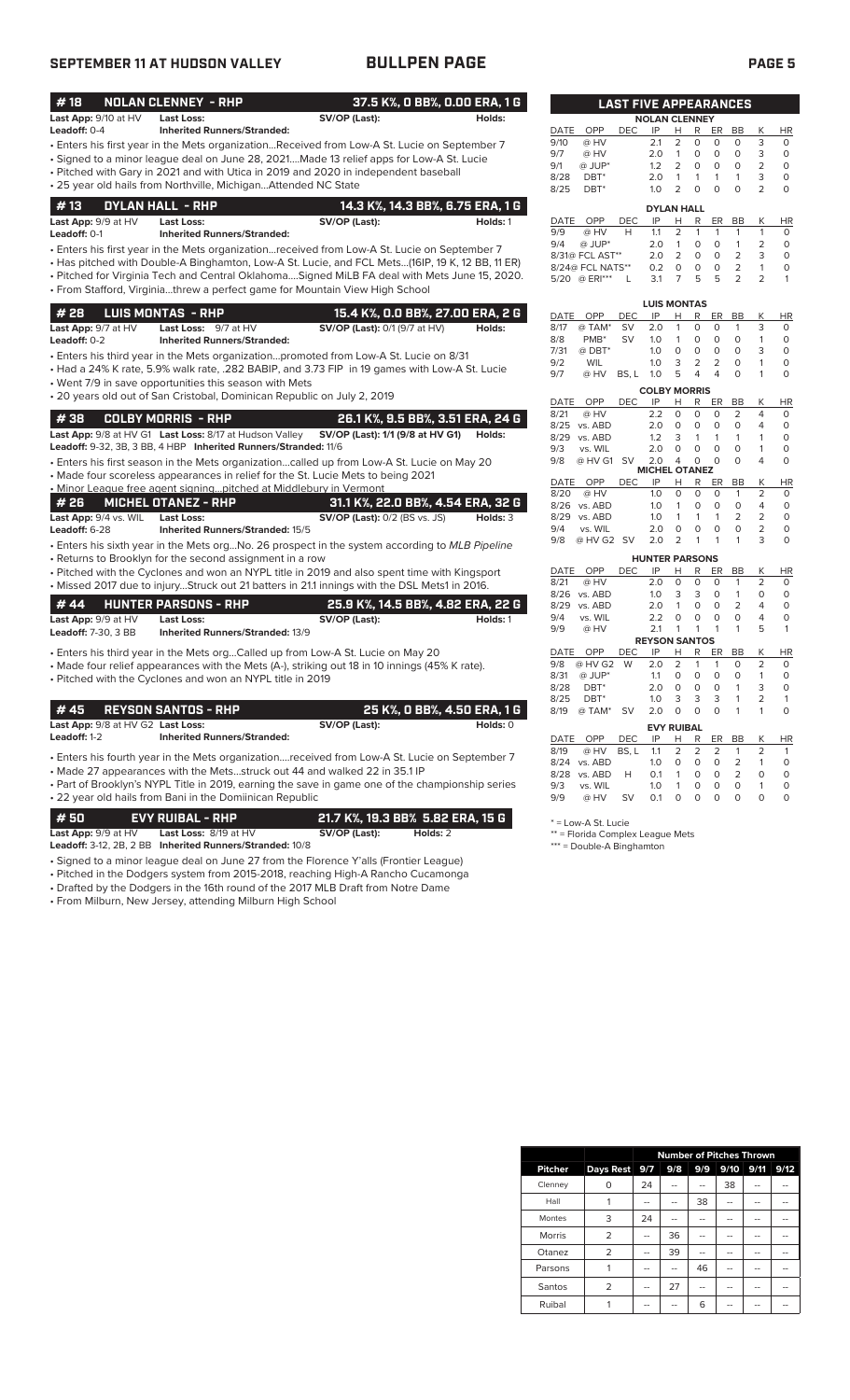| INDIVIDUAL PITCHING HIGHS                                                     |
|-------------------------------------------------------------------------------|
|                                                                               |
|                                                                               |
| Most Home Runs Allowed, Game 4 (3x, Garrison Bryant, 9/8 at Hudson Valley G2) |
| Most Strikeouts, Game, Starter 9 (2x, Connor Grey, 7/16 vs. Jersey Shore)     |
|                                                                               |
|                                                                               |
|                                                                               |
|                                                                               |
|                                                                               |
|                                                                               |
|                                                                               |
|                                                                               |
|                                                                               |

| <b>TEAM PITCHING HIGHS</b>                                                 |  |
|----------------------------------------------------------------------------|--|
|                                                                            |  |
|                                                                            |  |
|                                                                            |  |
|                                                                            |  |
|                                                                            |  |
|                                                                            |  |
|                                                                            |  |
|                                                                            |  |
|                                                                            |  |
|                                                                            |  |
| Most Strikeouts, Extra Innings  10 (2x, 7/7 at Hudson Valley - 10 innings) |  |
|                                                                            |  |
|                                                                            |  |
|                                                                            |  |
|                                                                            |  |
| Most Pitchers Used, Extra Innings5 (5/23 vs. Hudson Valley - 12 innings)   |  |
|                                                                            |  |

|                              | <b>TEAM MISCELLANEOUS</b>                                                          |
|------------------------------|------------------------------------------------------------------------------------|
|                              |                                                                                    |
|                              | Longest Game, Time, Extra-Inning Game3:30 (6/23 vs. Jersey Shore - 10 innings)     |
|                              | Shortest Game, Time Nine-Inning Game.  2:20 (2x, 5/18 vs. HV & 8/14 at Wilmington) |
|                              |                                                                                    |
|                              |                                                                                    |
|                              |                                                                                    |
|                              |                                                                                    |
|                              |                                                                                    |
|                              |                                                                                    |
|                              |                                                                                    |
|                              |                                                                                    |
|                              |                                                                                    |
|                              |                                                                                    |
| <b>OUTFIELD ASSISTS [13]</b> | wa katika T<br>RECORD BREAKDOWN                                                    |

|                   |                   | OUTFIELD ASSISTS [13]               | RECORD BREAKDOWN |  |
|-------------------|-------------------|-------------------------------------|------------------|--|
|                   | <b>NAME TOTAL</b> |                                     |                  |  |
| ıplantis<br>hford | $\frac{6}{3}$     | 8/20 at HV                          |                  |  |
|                   |                   | 7/23 vs. WIL                        |                  |  |
| blina<br>naker    |                   | 5/21 vs. HV<br>$5/6$ at $\Delta$ SH |                  |  |

| -------- |   | ----------------- |
|----------|---|-------------------|
| Ashford  | 3 | 7/23 vs. WIL      |
| Molina   |   | 5/21 vs. HV       |
| Winaker  |   | 5/6 at ASH        |
| Bohanek  |   | 7/6 at HV         |
| Murphy   |   | 9/10 at HV        |
|          |   |                   |

| UNIFORM RECORDS           |           |  |
|---------------------------|-----------|--|
| <b>Home White</b>         | $11 - 5$  |  |
| Road Gray                 | 19-38     |  |
| <b>Championship Gold</b>  | $10 - 14$ |  |
| <b>Coney Island</b>       | $1 - 4$   |  |
| Los Jefes                 | $1 - 0$   |  |
| <b>Black Mets Jerseys</b> | $2-1$     |  |

| Non Quality Start 34-59       |  |
|-------------------------------|--|
|                               |  |
|                               |  |
|                               |  |
| Score 4 or More Runs40-20     |  |
|                               |  |
| Hit 2+ Home Runs  20-6        |  |
| Do Not Allow a Home Run 24-21 |  |
| Hit More Home Runs  26-12     |  |
| Opponent Hits More HRs4-25    |  |
|                               |  |
|                               |  |
|                               |  |
|                               |  |
|                               |  |
|                               |  |
|                               |  |
|                               |  |
| Opponent Scores First 14-43   |  |
|                               |  |
|                               |  |
|                               |  |
|                               |  |
|                               |  |
| First Game of Series 10-9     |  |
| Rubber Game of Series 1-0     |  |
|                               |  |
|                               |  |
|                               |  |
|                               |  |
|                               |  |
|                               |  |
|                               |  |

### **MISC. WINS**

| Come from Behind Wins 17 (9/8 at HV G1) |
|-----------------------------------------|
| Wins in Last At-Bat7 (8/27 vs. ABD)     |
| Walk-off Wins  4 (8/8 vs. WIL)          |

## **SEPTEMBER 11 AT HUDSON VALLEY HIGH/LOW & CHARTS PAGE 6**

| INDIVIDUAL BATTING HIGHS                                                      |
|-------------------------------------------------------------------------------|
|                                                                               |
|                                                                               |
|                                                                               |
|                                                                               |
| Most Doubles, Game 2 (11x last: Cody Bohanek, 9/9 at Hudson Valley)           |
|                                                                               |
|                                                                               |
| Home Runs, Consecutive Games Three games (2x, last: Luke Ritter, 6/18-6/21)   |
|                                                                               |
|                                                                               |
|                                                                               |
|                                                                               |
|                                                                               |
| Most Strikeouts, Game4 (18x, Jaylen Palmer & Joe Suozzi, 9/9 at Hudson Valley |
|                                                                               |
| Most Extra-Base Hits, Game3 (4x, Cody Bohanek, 9/9 at Hudson Valley)          |
| Most Stolen Bases, Game 2 (Ronny Mauricio, 6/27 vs. Jersey Shore)             |
| <b>TEAM BATTING HIGHS</b>                                                     |
|                                                                               |
|                                                                               |
|                                                                               |
|                                                                               |
|                                                                               |
|                                                                               |
|                                                                               |
|                                                                               |
|                                                                               |
|                                                                               |
|                                                                               |
|                                                                               |
|                                                                               |
|                                                                               |
|                                                                               |
|                                                                               |
|                                                                               |
|                                                                               |

### **FIELDING**

Most Double Plays Hit into, Game........................3 (5x, 7/7 at Hudson Valley - 10 innings)

Most Errors, Team, Game...............................................................................6 (5/7 at Asheville) Most Errors, Individual, Game..................2 (8x, last: Jose Peroza, 9/10 at Hudson Valley) Most Double Plays Turned, Nine-Inning Game.............................3 (2x 8/27 vs. Aberdeen) Consecutive Errorless Games, Team.

LOB, Nine Innings .......................................................................................... 13 (5/5 at Asheville) LOB, Extra Innings........................................................13 (6/23 vs. Jersey Shore - 10 innings)

### **STARTERS BY POSITION**

**C-** Alvarez (45), Mena (23), Uriarte (19), Senger (9), Gaddis (9), Campos (3)

**1B-** Genord (49), Vasquez (34), Ritter (12), Bohanek (10), Winaker (2), Martinez (1), Reyes (1)

**2B-** Ritter (49), Gonzalez (38), Walters (12), Fermin (4), Peroza (2), Tiberi (1), Struble (1), McNeil (1), Bohanek (1)

**3B-** Baty (41), Peroza (24), Bohanek (22), Tiberi (7), Fermin (7), Gonzalez (4), Gaddis (1), Palmer (1)

**SS-** Mauricio (86), Bohanek (9), Gonzalez (7), Walters (4), Fermin (3)

**LF-** Duplantis (48), Ashford (16), Tiberi (12), Suozzi (11), Vasquez (7), Bohanek (5), Baty (3), Murphy (2), Palmer (2), Winaker (1), Kleszcz (1), Struble (1)

**CF-** Duplantis (48), Hernandez (23), Palmer (20), Mangum (8), Hernandez (8), Molina (6), Ota (2), Murphy (2), Ashford (1)

**RF-** Ashford (40), Struble (15), Molina (10), Murphy (9), Palmer (7), Kleszcz (6), Bohanek (5), Winaker (4), Hernandez (4), Suozzi (4), Martinez (3), Ota (1)

**DH-** Alvarez (32), Mauricio (12), Genord (8), Vasquez (8), Baty (7), Gaddis (6), Peroza (4), Ritter (4), Gonzalez (3), Ashford (3), Bohanek (3), Tiberi (3), Hernandez (3), Senger (2), Mena (2), Walters (2), Fermin (2), Titus (2), Mangum (1), Struble (1), Suozzi (1)

### **STARTERS BY BATTING ORDER**

**1st -** Duplantis (87), Bohanek (8), Palmer (4), Struble (3), Tiberi (2), Mangum (2), Ashford (1), McNeil (1)

**2nd -** Palmer (25), Bohanek (19), Fermin (15), Mauricio (11), Duplantis (8), Ashford (6), Gonzalez (6), Mangum (5), Winaker (4), Tiberi (3), Struble (3), Walters (2), Alvarez (2), Ritter (1)

**3rd -** Mauricio (88), Baty (15), Alvarez (4), Martinez (1)

**4th-** Alvarez (44), Baty (37), Ritter (9), Vasquez (9), Peroza (5), Genord (2), Martinez (2) **5th-** Vasquez (28), Alvarez (26), Ritter (21), Peroza (8), Bohanek (5), Genord (5), Senger (4), Ashford (4), Gonzalez (3), Ota (2), Fermin (1), Hernandez (1),

**6th-** Ritter (23), Genord (18), Ashford (14), Gonzalez (14), Peroza (12), Bohanek (7), Hernandez (3), Senger (3), Mena (2), Winaker (2), Kleszcz (2), Vasquez (1), Fermin (1), Ota (1), Suozzi (1) Tiberi (1), Uriarte (1), Reyes (1)

**7th-** Genord (24), Ashford (19), Gonzalez (15), Ritter (9), Tiberi (5), Vasquez (4), Bohanek (4), Peroza (3), Ashford (3), Gaddis (3), Senger (3), Uriarte (3), Hernandez (2), Kleszcz (2), Walters (2), Mena (2), Murphy (2), Suozzi (1), Winaker (1), Campos (1)

**8th-** Tiberi (11), Ashford (11), Hernandez (10), Gaddis (9), Gonzalez (9), Genord (9), Uriarte (8), Mena (8), Vasquez (6), Walters (6), Murphy (6), Bohanek (3), Suozzi (3), Kleszcz (2), Ritter (1), Peroza (1), Senger (1), Molina (1), Struble (1), Titus (1), Campos (1)

**9th-** Molina (16), Hernandez (14), Mena (12), Suozzi (11), Bohanek (10), Struble (8), Walters (7), Uriarte (7), Gaddis (6), Gonzalez (4), Murphy (4), Mangum (2), Kleszcz (2), Campos (1), Tiberi

| $(1)$ , Titus $(1)$      |               |    |            |            |    |                |    |                          |    |                   |                   |
|--------------------------|---------------|----|------------|------------|----|----------------|----|--------------------------|----|-------------------|-------------------|
| <b>CATCHERS STEALING</b> |               |    |            |            |    |                |    | <b>MULTI-RUN INNINGS</b> |    |                   |                   |
| <b>Name</b>              | CS            |    | <b>ATT</b> | <b>PCT</b> |    | Runs           |    | <b>Times</b>             |    |                   | Last              |
| Alvarez                  | 17            |    | 67         | 25%        |    |                |    |                          |    |                   | 8th, 8/18 at HV   |
| Gaddis                   | $\Omega$      |    | 6          | 0%         |    | 6              |    | 3                        |    |                   | 4th, 8/10 at WIL  |
| Mena                     | 4             |    | 33         | 12%        |    | 5              |    | 10                       |    | 3rd, 9/8 at HV G2 |                   |
| Senger                   | $\mathcal{P}$ |    | 10         | 20%        |    | 4              |    | 11                       |    | 2nd, 9/7 at HV    |                   |
| Uriarte                  | 11            |    | 31         | 35%        |    | 3              |    | 37                       |    |                   | 3rd, 9/9 at HV    |
| Team                     | 34            |    | 152        | 22%        |    | $\overline{2}$ |    | 58                       |    |                   | 7th, 9/8 at HV G2 |
|                          | 1             | 2  | з          | 4          | 5  | G              | 7  | 8                        | 9  | $10+$             | <b>TOTALS</b>     |
| <b>OPPONENTS</b>         | 68            | 67 | 80         | 58         | 49 | 63             | 46 | 58                       | 35 | 6                 | 509               |
| <b>BKLYN</b>             | 52            | 48 | 55         | 58         | 46 | 60             | 60 | 71                       | 24 | 6                 | 468               |

|             | <b>EJECTIONS</b>        |                   |
|-------------|-------------------------|-------------------|
| <b>Name</b> | <b>Umpire</b>           | Date              |
|             | Joe GenordDylan Bradley | $7/9$ at $\vdash$ |

Ed Blankmeyer Joe Belangia Ed BlankmeyerRay Valero 8/20 at HV<br>Ronny MauricioRay Valero 8/20 at HV Ronny MauricioRay Valero

 $\overline{7/9}$  at HV<br> $\overline{7/11}$  at HV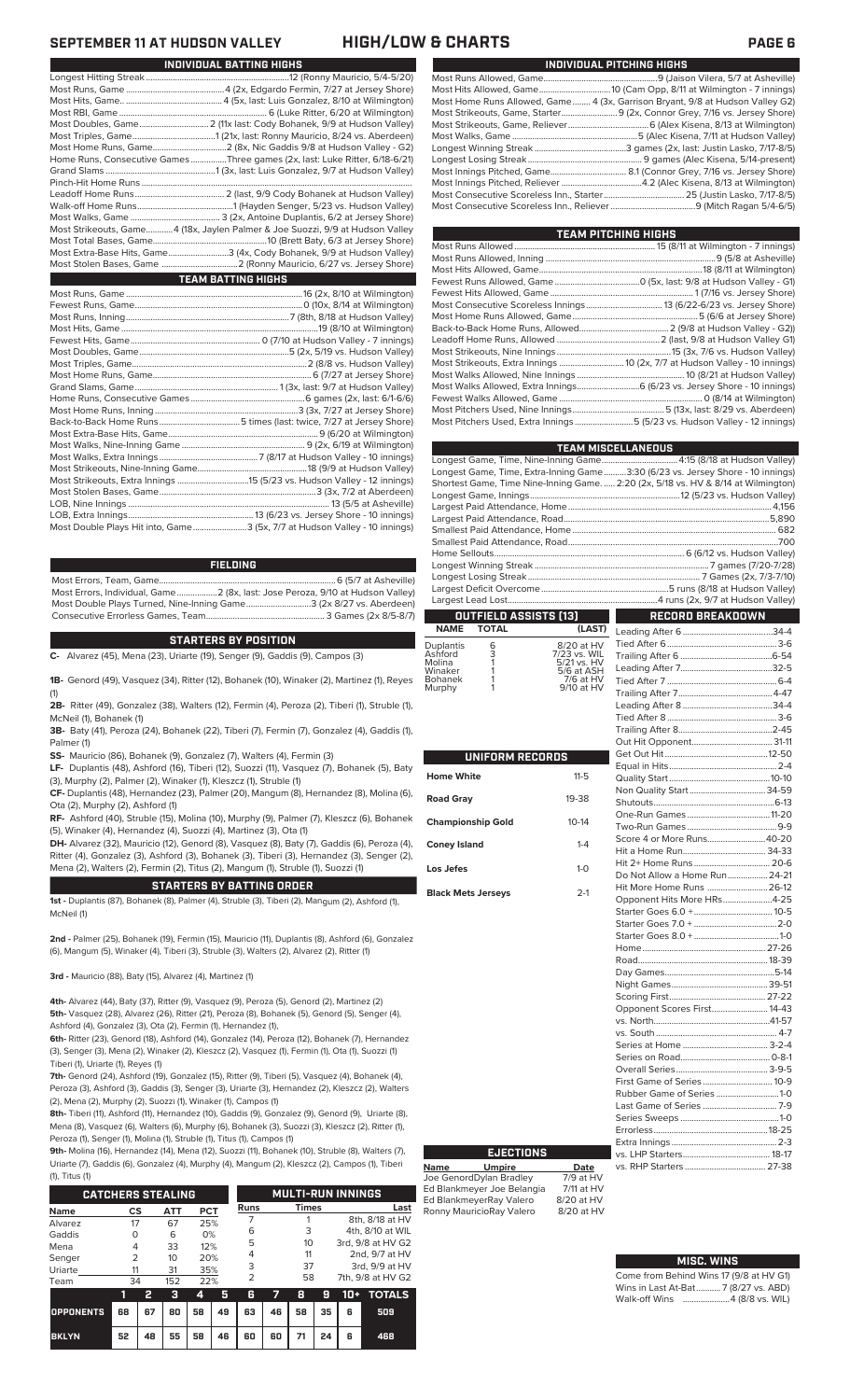## **SEPTEMBER 11 AT HUDSON VALLEY GAME BY GAME RESULTS PAGE 7**

| п<br>$\Delta$<br>н<br>c |
|-------------------------|
|-------------------------|

|              |                |                                            |                |                     |                    |                   |                    | <b>GAME-BY-GAME RESULTS</b>                                             |                                           |                             |              |                   |
|--------------|----------------|--------------------------------------------|----------------|---------------------|--------------------|-------------------|--------------------|-------------------------------------------------------------------------|-------------------------------------------|-----------------------------|--------------|-------------------|
| <b>DATE</b>  | GM#            | <b>OPPONENT</b>                            | W-L/TIME SCORE |                     | <b>RECORD</b>      | <b>POSITION</b>   | GA/GB              | <b>WINNING PITCHER</b>                                                  | <b>LOSING PITCHER</b>                     | <b>SAVE</b>                 | <b>TIME</b>  | <b>ATTENDANCE</b> |
| 5/4          | $\mathbf{1}$   | at Asheville                               | W              | $8 - 2$             | $1 - 0$            | T <sub>1st</sub>  | $+1$               | Josh Walker (1-0)                                                       | Blair Henley (0-1)                        |                             | 3:16         | 1,200             |
| 5/5          | $\overline{2}$ | at Asheville                               | L              | $6-1$               | $1 - 1$            | T <sub>2</sub> nd | $-1$               | Chandler Casey (1-0)                                                    | Jose Butto (1-0)                          |                             | 3:26         | 1,200             |
| 5/6          | 3              | at Asheville                               | Г              | $11 - 4$            | $1 - 2$            | T3rd              | $-2$               | Matt Ruppenthal (1-0)                                                   | Oscar Rojas (0-1)                         |                             | 3:10         | 1,200             |
| 5/7          | 4              | at Asheville                               | Г              | $13 - 7$            | $1 - 3$            | T3rd              | -3                 | R.J. Freure (1-0)                                                       | Jaison Vilera (0-1)                       |                             | 3:44         | 1,200             |
| 5/8          | 5              | at Asheville                               | W              | $16-12$             | $2 - 3$            | T3rd              | -3                 | Alec Kisena (1-0)                                                       | Juan Pablo Lopez (1-0)                    |                             | 3:52         | 1,200             |
| 5/9          |                | at Asheville                               |                |                     |                    |                   |                    | Cancelled due to non-COVID-related illness                              |                                           |                             |              |                   |
| 5/10         |                | OFF DAY                                    |                |                     |                    |                   |                    |                                                                         |                                           |                             |              |                   |
| 5/11         | 6              | at Greenville                              | W              | $6-1$               | $3 - 3$            | 2 <sub>nd</sub>   | $-2.5$             | Josh Walker (2-0)                                                       | Jay Groome (0-2)                          |                             | 3:00         | 1,995             |
| 5/12         | 7              | at Greenville                              | W              | $3 - 2$             | $4 - 3$            | 2 <sub>nd</sub>   | $-1.5$             | Brian Metoyer (1-0)                                                     | Yusniel Padron-Artilles (0-2)             | Mitch Ragan (1)             | 3:14         | 1,819             |
| 5/13         | 8              | at Greenville                              | L              | $8 - 2$             | $4 - 4$            | 2 <sub>nd</sub>   | $-2.5$             | Chris Murphy (1-1)                                                      | Oscar Rojas (0-2)                         |                             | 3:21         | 2,485             |
| 5/14         | 9              | at Greenville                              | L              | $5-1$               | $4 - 5$            | 4th               | $-2.5$             | Brayan Bello (2-0)                                                      | Alec Kisena (1-1)                         |                             | 2:54         | 2,732             |
| 5/15         | 10             | at Greenville                              | Г              | $8 - 4$             | $4-6$              | 4th               | $-3.5$             | Yorvin Pantoja (1-0)                                                    | Brian Metoyer (1-1)                       |                             | 2:52         | 2,883             |
| 5/16<br>5/17 | 11             | at Greenville<br>OFF DAY                   | L              | $10-9$              | $4-7$              | 4th               | $-3.5$             | Jake Wallace (1-0)                                                      | Eric Orze (0-1)                           |                             | 3:09         | 2,818             |
| 5/18         | 12             | <b>Hudson Valley</b>                       | L              | $4-3$               | $4 - 8$            | 5th               | $-4.5$             | Zach Greene (1-1)                                                       | Andrew Edwards (0-1)                      |                             | 2:29         | 1,315             |
| 5/19         | 13             | <b>Hudson Valley</b>                       | W              | $14-0$              | $5-8$              | 5th               | $-3.5$             | Allan Winans (1-0)                                                      | Jhony Brito (0-1)                         |                             | 3:01         | 810               |
| 5/20         | 14             | <b>Hudson Valley</b>                       | L              | $6-1$               | $5-9$              | 5th               | $-3.5$             | Luis Medina (2-0)                                                       | Jaison Vilera (0-2)                       |                             | 2:42         | 682               |
| 5/21         | 15             | <b>Hudson Valley</b>                       | W              | $4-1$               | $6-9$              | 5th               | $-3.5$             | Josh Walker (3-0)                                                       | Josh Maciejewski (2-1)                    | Eric Orze (1)               | 2:33         | 998               |
| 5/22         | 16             | <b>Hudson Valley</b>                       | г              | $5-3$               | $6-10$             | 5th               | $-4.5$             | Ken Waldichuk (1-0)                                                     | Cam Opp (0-1)                             |                             | 3:14         | 1,624             |
| 5/23         | 17             | <b>Hudson Valley</b>                       | W              | $6-5(12)$           | $7 - 10$           | 5th               | $-3.5$             | Josh Hejka (1-0)                                                        | Zach Greene (1-2)                         |                             | 3:24         | 1,261             |
| 5/24         |                | OFF DAY                                    |                |                     |                    |                   |                    |                                                                         |                                           |                             |              |                   |
| 5/25         | 18             | Aberdeen                                   | г              | $8-1$               | $7 - 11$           | 5th               | $-4.5$             | Drew Rom (2-0)                                                          | Oscar Rojas (0-3)                         |                             | 2:52         | 861               |
| 5/26         | 19             | Aberdeen                                   |                |                     |                    |                   |                    | 5/26 game postponed due to rain, makeup scheduled for doubleheader 5/27 |                                           |                             |              |                   |
| 5/27         | 19             | Aberdeen                                   | г              | $6-2(7)$            | $7 - 12$           | 5th               | $-5.5$             | Grayson Rodriguez (3-0)                                                 | Jaison Vilera (0-3)                       |                             | 2:14         |                   |
|              | 20             | Aberdeen                                   | г              | $10-1(7)$           | $7-13$             | 5th               | $-6.5$             | Morgan McSweeney (2-0)                                                  | Cam Opp (0-2)                             |                             | 2:37         | 926               |
| 5/28         | 21             | Aberdeen                                   |                |                     |                    |                   |                    | 5/28 game postponed due to rain, makeup scheduled for doubleheader 8/25 |                                           |                             |              |                   |
| 5/29         | 21             | Aberdeen                                   | г              | $4-1$               | $7 - 14$           | 5th               | $-7.5$             | <b>Garrett Stallings (3-1)</b>                                          | Alec Kisena (1-2)                         | <b>Connor Gillispie (1)</b> | 2:52         | 1,509             |
| 5/30         | 22             | Aberdeen                                   |                |                     |                    |                   |                    | 5/30 game posted to a later date to be determined                       |                                           |                             |              |                   |
| 5/31         |                | OFF DAY                                    |                |                     |                    |                   |                    |                                                                         |                                           |                             |              |                   |
|              |                |                                            |                |                     |                    |                   |                    | MAY [7-14]                                                              |                                           |                             |              |                   |
| 6/1          | 22             | at Jersey Shore                            | W              | $11 - 5$            | $8-14$             | T4th              | $-7.5$             | Jose Butto (1-1)                                                        | Josh Hendrickson (0-1)                    |                             | 3:03         | 2,077             |
| 6/2          | 23             | at Jersey Shore                            | L              | $4-1$               | $8 - 15$           | 5th               | $-8.5$             | Carlo Reyes (1-0)                                                       | Justin Lasko (0-1)                        | Blake Brown (1)             | 2:44         | 1,591             |
| 6/3<br>6/4   | 24<br>25       | at Jersey Shore<br>at Jersey Shore         | W<br>Г         | $6 - 4$             | $9 - 15$<br>$9-16$ | 4th<br>5th        | $-8.5$<br>$-9.0$   | Bryce Montes de Oca (1-0)<br>Aneurys Zabala (2-2)                       | Jack Perkins (0-1)<br>Allan Winans (1-1)  | Brian Metoyer (1)           | 3:15<br>2:12 | 1,473<br>2,399    |
| 6/5          | 26             | at Jersey Shore                            | Г              | $5-4(7)$<br>$5 - 4$ | $9-17$             | 5th               | $-9.0$             | Mike Adams (1-1)                                                        | Mitch Ragan (0-1)                         |                             | 2:36         | 2,122             |
| 6/6          | 27             | at Jersey Shore                            | L              | $11-6$              | $9-18$             | 5th               | $-9.5$             | Nick Lackney (1-0)                                                      | Jose Butto (1-2)                          |                             | 3:31         | 2,041             |
| 6/7          |                | OFF DAY                                    |                |                     |                    |                   |                    |                                                                         |                                           |                             |              |                   |
| 6/9          | 28             | <b>Hudson Valley</b>                       | г              | $3-2(7)$            | 9-19               | 5th               | -10.5              | Tanner Myatt (1-0)                                                      | Justin Lasko (0-2)                        | Justin Wilson (1)           | 2:22         |                   |
|              | 29             | <b>Hudson Valley</b>                       | W              | $5-3(7)$            | 10-19              | 5th               | $-9.5$             | Eric Orze (1-1)                                                         | Luis Medina (2-1)                         | Bryce Montes de Oca (1)     | 2:02         | 1,211             |
| 6/10         | 30             | <b>Hudson Valley</b>                       | L              | $1-0$               | 10-20              | 5th               | $-9.5$             | <b>Barrett Loseke (2-1)</b>                                             | Cam Opp (0-3)                             | Zach Greene (1)             | 2:37         | 1,396             |
| 6/11         | 31             | <b>Hudson Valley</b>                       | г              | 8-0                 | $10 - 21$          | 5th               | $-9.5$             | Ken Waldichuk (2-0)                                                     | Jaison Vilera (0-4)                       |                             | 3:06         | 1,597             |
| 6/12         | 32             | <b>Hudson Valley</b>                       | г              | $5-4$               | 10-22              | 5th               | $-9.5$             | Nelson Alvarez (2-0)                                                    | Bryce Montes de Oca (1-1)                 | Justin Wilson (2)           | 3:22         | 2,194             |
| 6/13         | 33             | <b>Hudson Valley</b>                       | г              | $5-0$               | 10-23              | 5th               | $-9.5$             | Hayden Wesneski (1-1)                                                   | Allan Winans (1-2)                        |                             | 2:50         | 1,749             |
| 6/14         |                | OFF DAY                                    |                |                     |                    |                   |                    |                                                                         |                                           |                             |              |                   |
| 6/15         | 34             | at Wilmington                              | W              | $3-1$               | $11 - 23$          | 5th               | $-8.5$             | Brian Metoyer (2-1)                                                     | Zach Brzykcy (2-1)                        | Andrew Edwards (1)          | 2:21         | 1,188             |
| 6/16         | 35             | at Wilmington                              | L              | $5 - 2$             | $11 - 24$          | 5th               | $-9.5$             | Amos Willingham (1-0)                                                   | Eric Orze (1-2)                           | Reid Schaller (3)           | 2:51         | 700               |
| 6/17         | 36             | at Wilmington                              | L              | $8 - 4$             | $11 - 25$          | 5th               | $-10.5$            | Joan Adon (3-1)                                                         | Alec Kisena (1-3)                         |                             | 2:54         | 1,009             |
| 6/18         | 37             | at Wilmington                              | W              | $7-5$               | $12 - 25$          | 5th               | $-10$              | Mitch Ragan (1-1)                                                       | Reid Schaller (1-1)                       |                             | 2:52         | 2,565             |
| 6/19         | 38             | at Wilmington                              | L              | $9 - 8$             | $12 - 26$          | 5th               | $-11$              | Christian Vann (2-0)                                                    | Andrew Edwards (0-2)                      |                             | 3:26         | 1,899             |
| 6/20         | 39             | at Wilmington                              | W              | $13-1$              | $13 - 26$          | 5th               | $-11$              | Justin Lasko (1-2)                                                      | Alfonso Hernanndez (0-1)                  |                             | 2:44         | 2,722             |
| 6/21<br>6/22 | 40             | OFF DAY                                    | г              | $7-5$               | 13-27              | 5th               | $-12$              |                                                                         |                                           |                             | 3:01         |                   |
| 6/23         | 41             | <b>Jersey Shore</b><br><b>Jersey Shore</b> | W              | $3-2(10)$           | 14-27              | 5th               | $-12$              | <b>Manuel Silva (1-0)</b><br>Mitch Ragan (2-1)                          | Jaison Vilera (0-5)<br>Andrew Brown (2-2) | Aneurys Zabala (3)          | 3:30         | 2,307<br>1,595    |
| 6/24         | 42             | <b>Jersey Shore</b>                        | г              | $3-0$               | 14-28              | 5th               | $-13$              | Kevin Gowdy (2-3)                                                       | Jose Butto (1-3)                          | Blake Brown (2)             | 2:52         | 1,906             |
| 6/25         | 43             | <b>Jersey Shore</b>                        | W              | $7-2$               | 15-28              | 5th               | $-13$              | Cam Opp (1-3)                                                           | Jonathan Hughes (2-3)                     |                             | 2:44         | 2,194             |
| 6/26         | 44             | <b>Jersey Shore</b>                        | W              | $8-5$               | 16-28              | 5th               | $-13$              | Michel Otanez (1-0)                                                     | Mark Potter (0-2)                         |                             | 3:13         | 2,363             |
| 6/27         | 45             | <b>Jersey Shore</b>                        | г              | $3-0$               | 16-29              | 5th               | $-13$              | Dominic Pipkin (2-0)                                                    | Justin Lasko (1-3)                        | Blake Brown (3)             | 2:43         | 2,253             |
| 6/28         |                | OFF DAY                                    |                |                     |                    |                   |                    |                                                                         |                                           |                             |              |                   |
| 6/29         | 46             | at Aberdeen                                | L              | $7-3$               | 16-30              | 5th               | $-14$              | Garrett Stallings (4-3)                                                 | Alec Kisena (1-4)                         | Garrett Farmer (4)          | 2:40         | 1,347             |
| 6/30         | 47             | at Aberdeen                                | L              | $2-1(7)$            | 16-31              | 5th               | $-14.5$            | Clayton McGinness (1-1)                                                 | Jose Butto (1-4)                          | Logan Gillaspie (1)         | 1:53         |                   |
|              | 48             | at Aberdeen                                | W              | $7-6(7)$            | 17-31              | 5th               | $-14.5$            | Jaison Vilera (1-5)                                                     | Kade Strowd (0-2)                         | Mitch Ragan (2)             | 2:31         | 2,405             |
|              |                |                                            |                |                     |                    |                   |                    | <b>JUNE [10-17]</b>                                                     |                                           |                             |              |                   |
| 7/1          | 49             | at Aberdeen                                | L              | $2-0(6)$            | 17-32              | 5th               | $-15$              | Drew Rom (5-0)                                                          | Cam (1-4)                                 |                             | 1:50         | 1,077             |
| 7/2          | 50             | at Aberdeen                                | W              | $6 - 5$             | 18-32              | 5th               | $-14$              | Colby Morris (1-0)                                                      | Connor Gillispie (4-4)                    | Bryce Montes de Oca (2)     | 3:56         | 2,004             |
| 7/3          | 51             | at Aberdeen                                | L              | $4 - 3$             | 18-33              | 5th               | $-14.5$            | Xavier Moore (1-0)                                                      | Mitch Ragan (2-2)                         |                             | 3:00         | 4,668             |
| 7/4          | 52             | at Aberdeen                                | L              | $7 - 2$             | 18-34              | 5th               | $-15.5$            | Garrett Stallings (5-3)                                                 | Alec Kisena (1-5)                         |                             | 2:31         | 3,001             |
| 7/5          |                | OFF DAY                                    |                |                     |                    |                   |                    |                                                                         |                                           |                             |              |                   |
| 7/6          | 53             | at Hudson Valley                           | L              | $9 - 7$             | 18-35              | 5th               | $-16.5$            | Charlie Ruegger (4-4)                                                   | Bryce Montes de Oca (1-2)                 | Derek Craft (2)             | 3:15         | 1,687             |
| 7/7          | 54             | at Hudson Valley                           | L              | $3-2(10)$           | 18-36              | 5th               | $-17.5$            | Barrett Loseke (3-1)                                                    | Josh Hejka (1-1)                          |                             | 2:55         | 2,688             |
| 7/8          | 55             | at Hudson Valley                           | 7:05 p.m.      |                     |                    |                   |                    | Game postponed due to rain, doubleheader scheduled for 7/10             |                                           |                             |              |                   |
| 7/9<br>7/10  | 55             | at Hudson Valley<br>at Hudson Valley       | L              | $6 - 4$             | 18-37<br>18-38     | 5th               | $-18.5$<br>$-19.5$ | Jhony Brito (3-3)<br>Mitch Spence (3-1)                                 | Cam Opp (1-5)                             |                             | 3:06<br>2:22 | 3,896             |
|              | 56<br>57       |                                            | L              | $7-1(7)$            | 18-39              | 5th<br>5th        | -20.5              |                                                                         | Connor Grey (0-1)<br>Justin Lasko (1-4)   |                             | 2:03         |                   |
| 7/11         |                | at Hudson Valley<br>58 at Hudson Valley    | W              | $5-0(7)$<br>$10-3$  | 19-39              | 5th               | $-19.5$            | Nick Ernst (4-0)<br>Josh Hejka (2-1)                                    | Shawn Semple (3-1)                        |                             | 3:20         | 3,111<br>2,892    |
|              |                |                                            |                |                     |                    |                   |                    |                                                                         |                                           |                             |              |                   |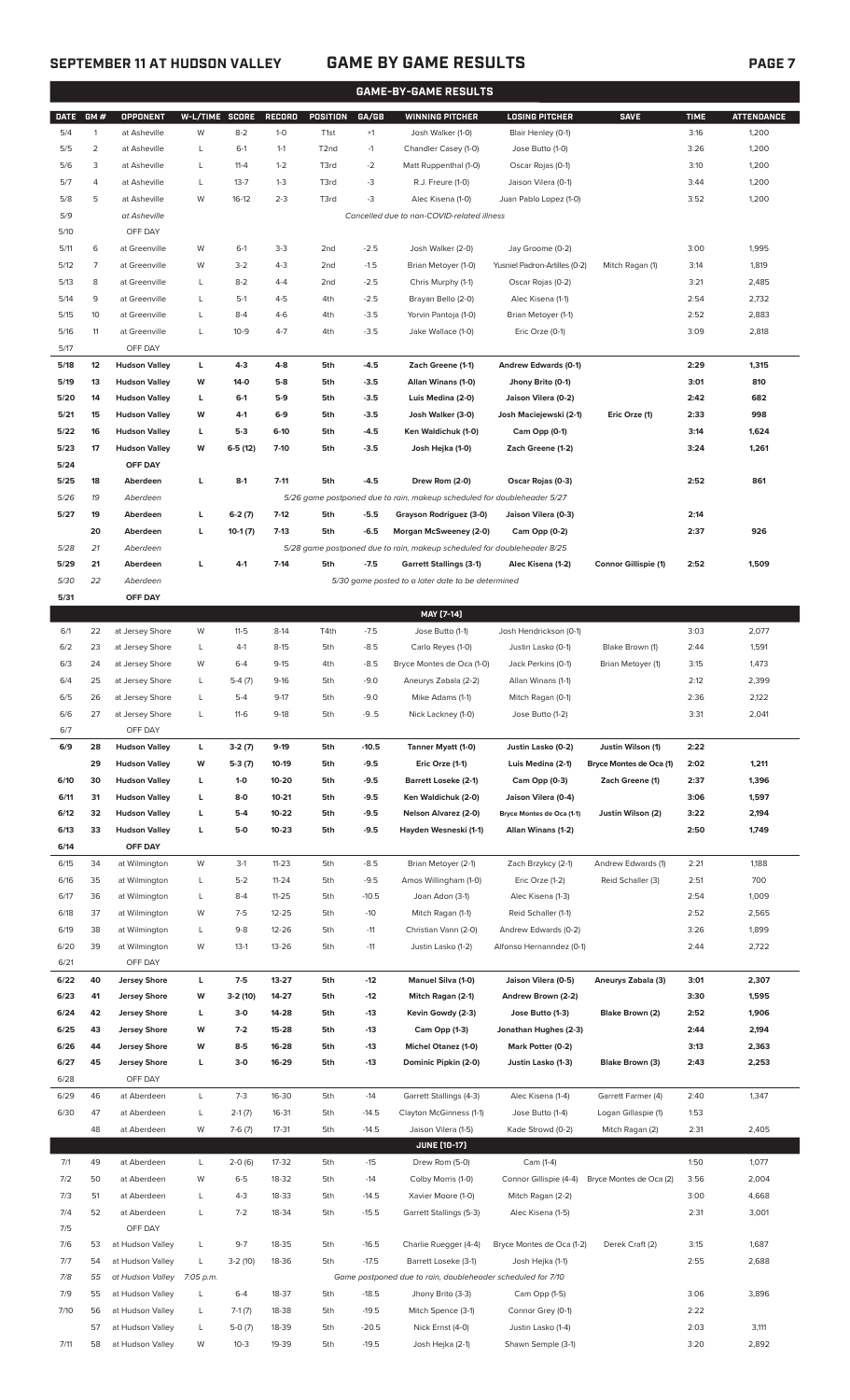# **SEPTEMBER 11 AT HUDSON VALLEY GAME-BY-GAME PAGE 8**

| <b>DATE</b><br>7/12 | GM # | OPPONENT<br>OFF DAY  | W-L/TIME SCORE |           | RECORD | POSITION | GA/GB   | WINNING PITCHER                                             | <b>LOSING PITCHER</b>         | <b>SAVE</b>                | <b>TIME</b> | <b>ATTENDANCE</b> |
|---------------------|------|----------------------|----------------|-----------|--------|----------|---------|-------------------------------------------------------------|-------------------------------|----------------------------|-------------|-------------------|
|                     |      |                      |                |           |        |          |         |                                                             |                               |                            |             |                   |
| 7/13                | 59   | <b>Jersey Shore</b>  | W              | $1 - 0$   | 20-39  | 5th      | $-19.5$ | Michel Otanez (2-0)                                         | Blake Brown (0-1)             |                            | 2:34        | 2,681             |
| 7/14                | 60   | <b>Jersey Shore</b>  | L              | $3-2$     | 20-40  | 5th      | $-19.5$ | Carlo Reyes (2-1)                                           | Andrew Edwards (0-3)          |                            | 3:13        | 1,898             |
| 7/15                | 61   | <b>Jersey Shore</b>  | L              | $13-3$    | 20-41  | 5th      | $-19$   | Dominic Popkin (4-1)                                        | Cam Opp (1-6)                 | Aiden Anderson (2)         | 3:24        | 1,595             |
| 7/16                | 62   | <b>Jersey Shore</b>  | W              | $6-1$     | 21-41  | 5th      | -19     | Connor Grey (1-1)                                           | Tom Sutera (0-1)              |                            | 2:50        | 1,949             |
| 7/17                | 63   | <b>Jersey Shore</b>  | W              | $6 - 1$   | 22-41  | 5th      | $-19$   | Justin Lasko (2-4)                                          | Kevin Gowdy (3-5)             |                            | 2:56        | 2,422             |
| 7/18                | 64   | <b>Jersey Shore</b>  | L              | $7-1$     | 22-42  | 5th      | $-20$   | Carlo Reyes (3-1)                                           | Alec Kisena (1-6)             | Tyler Burch (3)            | 2:52        | 1,570             |
| 7/19                |      | OFF DAY              |                |           |        |          |         |                                                             |                               |                            |             |                   |
| 7/20                | 65   | Wilmington           | W              | 8-6       | 23-42  | 5th      | $-20$   | Jaison Vilera (2-5)                                         | Evan Lee (1-3)                | Hejka                      | 3:18        | 1,086             |
| 7/21                | 66   | Wilmington           | W              | $5-3$     | 24-42  | 5th      | $-20$   | <b>Willy Taveras (1-0)</b>                                  | Kyle Hinton (0-1)             | Bryce Montes de Oca (3)    | 2:53        | 1,456             |
|                     |      |                      |                |           |        |          |         |                                                             |                               |                            |             |                   |
| 7/22                | 67   | Wilmington           | W              | $10-2$    | 25-42  | 5th      | $-20$   | Justin Lasko (3-4)                                          | Alex Troop (4-4)              |                            | 3:00        | 3,430             |
| 7/23                | 68   | Wilmington           | W              | $5-4$     | 26-42  | 5th      | $-19$   | J.T. Ginn (1-0)                                             | <b>Mitchell Parker (0-1)</b>  |                            |             |                   |
| 7/24                | 69   | Wilmington           | W              | $8-3$     | 27-42  | 5th      | $-18$   | Mitch Ragan (1-0)                                           | Joan Udon (3-4)               |                            | 3:12        | 2,924             |
| 7/25                | 70   | Wilmington           | W              | $5-4$     | 28-42  | 5th      | $-18$   | <b>Willy Taveras (2-0)</b>                                  | Kyle Hinton (0-2)             |                            | 3:12        | 1,703             |
| 7/26                |      | OFF DAY              |                |           |        |          |         |                                                             |                               |                            |             |                   |
| 7/27                | 71   | at Jersey Shore      | W              | $14 - 5$  | 29-42  | 5th      | $-17$   | Hunter Parsons (1-0)                                        | Jonathan Hughes (3-5)         |                            | 3:04        | 3,270             |
| 7/28                | 72   | at Jersey Shore      | L              | $3-1$     | 29-43  | 5th      | $-17$   | Jhordany Mezquita (2-5)                                     | Cam Opp (1-7)                 | Tyler Burch (4)            | 3:04        | 2,590             |
| 7/29                | 73   | at Jersey Shore      |                |           |        |          |         | Game postponed due to rain, doubleheader scheduled for 7/30 |                               |                            |             |                   |
| 7/30                | 73   | at Jersey Shore      | W              | $4-0(7)$  | 30-43  | 5th      | $-17.5$ | Justin Lasko (4-4)                                          | Dominic Pipkin (4-2)          | Bryce Montes de Oca (4)    | 2:20        |                   |
| 7/30                | 74   | at Jersey Shore      | L              | $3-0(7)$  | 30-44  | 5th      | $-17$   | Ethan Lindow (3-4)                                          | J.T. Ginn (1-1)               |                            | 1:46        | 5,890             |
| 7/31                | 75   | at Jersey Shore      | L              | $4 - 3$   | 30-45  | 5th      | $-18$   | Victor Vargas (1-0)                                         | Alec Kisena (1-7)             | Manuel Silva (2)           | 2:49        | 4,044             |
|                     |      |                      |                |           |        |          |         |                                                             |                               |                            |             |                   |
|                     |      |                      |                |           |        |          |         | <b>JULY [13-14]</b>                                         |                               |                            |             |                   |
| 8/1                 | 76   | at Jersey Shore      | L              | $4 - 3$   | 30-46  | 5th      | $-19$   | Tom Sutera (2-2)                                            | Conner O'Neil (0-1)           | Blake Brown (5)            | 2:42        | 2,535             |
| 8/2                 |      | OFF DAY              |                |           |        |          |         |                                                             |                               |                            |             |                   |
| 8/3                 | 77   | <b>Hudson Valley</b> | L              | 5-0       | 30-47  | 5th      | -20     | Randy Vasquez (2-0)                                         | Jaison Vilera (2-6)           |                            | 3:01        | 1,253             |
| 8/4                 | 78   | <b>Hudson Valley</b> | L              | $3-2$     | 30-48  | 5th      | $-21$   | Mitch Spence (4-2)                                          | Cam Opp (1-8)                 | Derek Craft (4)            | 2:58        | 2,611             |
| 8/5                 | 79   | <b>Hudson Valley</b> | L              | $5-3$     | 30-49  | 5th      | $-22$   | Anderson Munoz (1-0)                                        | Justin Lasko (4-5)            | <b>Carlos Espinal (1)</b>  | 3:34        | 1,401             |
| 8/6                 | 80   | <b>Hudson Valley</b> | W              | $9-6$     | 31-49  | 5th      | $-21$   | Michel Otanez (3-0)                                         | Matt Sauer (0-1)              | <b>Willy Taveras (1)</b>   | 3:29        | 2,473             |
| 8/7                 | 81   | <b>Hudson Valley</b> | W              | $5 - 4$   | 32-49  | 5th      | $-20$   | Evy Ruibal (1-0)                                            | <b>Nelson Alvarez (3-2)</b>   | Joe Cavallaro (1)          | 3:10        | 4,156             |
| 8/8                 | 82   | <b>Hudson Valley</b> | W              | $5 - 4$   | 33-49  | 5th      | $-19$   | Colby Morris (2-0)                                          | Derek Craft (1-2)             |                            | 3:05        | 2,942             |
| 8/9                 |      | OFF DAY              |                |           |        |          |         |                                                             |                               |                            |             |                   |
| 8/10                | 83   | at Wilmington        | W              | $16 - 5$  | 34-49  | 4th      | $-19$   | Conner O'Neil (1-1)                                         | Mitchell Parker (0-3)         |                            | 3:51        | 985               |
|                     |      |                      |                |           |        |          |         |                                                             |                               |                            |             |                   |
| 8/11                | 84   | at Wilmington        | L              | $15-3(7)$ | 34-50  | 5th      | $-19$   | Joan Adon (5-4)                                             | Cam Opp (1-9)                 |                            | 2:40        | 1,711             |
| 8/12                | 85   | at Wilmington        | L              | $5 - 4$   | 34-51  | 5th      | $-20$   | Alfonso Hernandez (3-3)                                     | J.T. Ginn (1-2)               | Davis Moore (1)            | 2:42        | 1,029             |
| 8/13                | 86   | at Wilmington        | L              | $7 - 4$   | 34-52  | 5th      | $-20$   | Zach Brzykcy (4-3)                                          | Bryce Montes de Oca (1-3)     | Francys Peguero (1)        | 3:25        | 2,164             |
| 8/14                | 87   | at Wilmington        | L              | $1-0$     | 34-53  | 5th      | $-20$   | Alex Troop (7-4)                                            | Luc Rennie (0-1)              | Todd Peterson (1)          | 2:20        | 1,419             |
| 8/15                | 88   | at Wilmington        | L              | $12 - 5$  | 34-54  | 5th      | $-21$   | Malvin Pena (1-3)                                           | Hunter Parsons (1-1)          |                            | 3:21        | 1,666             |
| 8/16                |      | OFF DAY              |                |           |        |          |         |                                                             |                               |                            |             |                   |
| 8/17                | 89   | at Hudson Valley     | L              | $3-2(10)$ | 34-55  | 5th      | $-22$   | Matt Minnick (4-1)                                          | Colby Morris (2-1)            |                            | 3:22        | 2,187             |
| 8/18                | 90   | at Hudson Valley     | W              | $11 - 7$  | 35-55  | 5th      | $-21$   | Hunter Parsons (2-1)                                        | Nelvin Correa (0-2)           |                            | 4:15        | 3,041             |
| 8/19                | 91   | at Hudson Valley     | L              | $7-6$     | 35-56  | 5th      | $-22$   | Charlie Ruegger (5-4)                                       | Evy Ruibal (1-1)              |                            | 3:11        | 2,687             |
| 8/20                | 92   | at Hudson Valley     | L              | $3-1$     | 35-57  | 5th      | $-23$   | Randy Vasquez (3-0)                                         | Alec Kisena (1-8)             | Carlos Espinal (2)         | 2:58        | 3,897             |
|                     |      |                      |                |           |        |          |         |                                                             | Luc Rennie (0-2)              |                            |             |                   |
| 8/21                | 93   | at Hudson Valley     | L              | $6 - 4$   | 35-58  | 5th      | $-24$   | Mitch Spence (7-2)                                          |                               | Derek Craft (7)            | 3:08        | 4,071             |
| 8/22                |      | at Hudson Valley     |                |           |        |          |         | Game postponed to 9/8 due to inclement weather              |                               |                            |             |                   |
| 8/23                |      | OFF DAY              |                |           |        |          |         |                                                             |                               |                            |             |                   |
| 8/24                | 94   | Aberdeen             | W              | $9-6$     | 36-58  | 5th      | $-23$   | Evy Ruibal (2-1)                                            | Adam Stauffer (0-1)           | <b>Willy Tavares (2)</b>   | 3:29        | 1,626             |
| 8/25                | 95   | Aberdeen             | L              | $2-1(8)$  | 36-59  | 5th      | $-24.5$ | <b>Clayton McGinness (3-2)</b>                              | <b>Brian Metoyer (2-2)</b>    | <b>Shelton Perkins (1)</b> | 2:42        | 1,848             |
|                     | 96   | Aberdeen             | W              | $1-0$     | 37-59  | 5th      | $-23.5$ | David Griffin (1-0)                                         | <b>Connor Gillispie (4-8)</b> | <b>Bryce Montes De Oca</b> | 2:06        | 1,848             |
| 8/26                | 97   | Aberdeen             | г              | $12 - 5$  | 37-60  | 5th      | $-23.5$ | Ryan Watson (3-1)                                           | Alec Kisena (1-9)             | Garrett Farmer (6)         | 4:05        | 3,602             |
| 8/27                | 98   | Aberdeen             | W              | $6-4$     | 38-60  | 5th      | $-22.5$ | <b>Brian Metoyer (3-2)</b>                                  | Ignacio Feliz (0-3)           | <b>Willy Taveras (3)</b>   | 3:04        | 2,457             |
| 8/28                | 99   | Aberdeen             | W              | $4-1$     | 39-60  | 5th      | $-22.5$ | Jose Chacin (1-0)                                           | Conner Loeprich (0-4)         | Montes de Oca (6)          | 3:00        | 2,670             |
| 8/29                | 100  | Aberdeen             | L              | $5-1$     | 39-61  | 5th      | $-23.5$ | Jake Prizina (3-2)                                          | Jaison Vilera (2-7)           | <b>Adam Stauffer (1)</b>   | 3:28        | 2,418             |
| 8/30                |      | OFF DAY              |                |           |        |          |         |                                                             |                               |                            |             |                   |
|                     |      |                      |                |           |        |          |         |                                                             |                               |                            |             |                   |
| 8/31                | 101  | Wilmington           | W              | 5-0       | 40-61  | 5th      | $-22.5$ | David Griffin (2-0)                                         | Seth Shuman (0-3)             |                            | 2:29        | 917               |
|                     |      |                      |                |           |        |          |         | <b>AUGUST [10-14]</b>                                       |                               |                            |             |                   |
| 9/1                 |      | Wilmington           |                |           |        |          |         | Game cancelled due to inclement weather                     |                               |                            |             |                   |
| 9/2                 | 102  | Wilmington           | L              | $6-0$     | 40-62  | 5th      | $-22$   | <b>Evan Lee (2-3)</b>                                       | JT Ginn (1-3)                 |                            | 3:05        | 909               |
| 9/3                 | 103  | Wilmington           | W              | $10-1$    | 41-62  | 5th      | $-21$   | Alec Kisena (2-9)                                           | <b>Mitchell Parker (0-4)</b>  |                            | 3:02        | 2,266             |
| 9/4                 | 104  | Wilmington           | L              | 4-0       | 41-63  | 5th      | $-21$   | Cole Henry (3-3)                                            | Luc Rennie (0-3)              |                            | 2:47        | 1,937             |
| 9/5                 | 105  | Wilmington           | W              | $6-1$     | 42-63  | 5th      | $-21$   | Jose Chacin (2-0)                                           | Seth Shuman (0-3)             |                            | 2:38        | 1,700             |
| 9/6                 |      | OFF DAY              |                |           |        |          |         |                                                             |                               |                            |             |                   |
| 9/7                 | 106  | at Hudson Valley     | L              | $7-6$     | 42-64  | 5th      | $-21$   | Matt Sauer (2-2)                                            | Luis Montas (0-1)             | Derek Craft (9)            | 2:40        | 1,839             |
| 9/8                 | 107  | at Hudson Valley     | W              | $4-0(7)$  | 43-64  | 5th      | $-20.5$ | J.T. Ginn (2-3)                                             | Mitch Spence (7-5)            | Colby Morris (1)           | 2:29        |                   |
|                     |      |                      | W              |           | 44-64  |          |         |                                                             |                               | Michel Otanez (1)          |             |                   |
|                     | 108  | at Hudson Valley     |                | $10-8(7)$ |        | 5th      | $-20$   | Reyson Santos (1-0)                                         | Edgar Barlcay (0-2)           |                            | 2:57        | 1,477             |
| 9/9                 | 109  | at Hudson Valley     | W              | $6 - 4$   | 45-64  | 5th      | $-19$   | Jaison Vilera (3-7)                                         | Beck Way (1-1)                | Evy Ruibal (2)             | 3:33        | 1,502             |
| 9/10                | 110  | at Hudson Valley     | L              | $4-1$     | 45-65  | 5th      | $-20$   | Charlie Ruegger (6-4)                                       | Oscar Rojas (0-4)             | Jefry Valdez (1)           | 2:51        | 3,474             |
| 9/11                | 111  | at Hudson Valley     | 6:05 p.m.      |           |        |          |         |                                                             |                               |                            |             |                   |
| 9/12                | 112  | at Hudson Valley     | 4:35 p.m.      |           |        |          |         |                                                             |                               |                            |             |                   |
| 9/13                |      | OFF DAY              |                |           |        |          |         |                                                             |                               |                            |             |                   |
| 9/14                | 113  | <b>Jersey Shore</b>  | 7:00 p.m.      |           |        |          |         |                                                             |                               |                            |             |                   |
| 9/15                | 114  | <b>Jersey Shore</b>  | 7:00 p.m.      |           |        |          |         |                                                             |                               |                            |             |                   |
| 9/16                | 115  | <b>Jersey Shore</b>  | 7:00 p.m.      |           |        |          |         |                                                             |                               |                            |             |                   |
| 9/17                | 116  | <b>Jersey Shore</b>  |                |           |        |          |         |                                                             |                               |                            |             |                   |
|                     |      |                      | 7:00 p.m.      |           |        |          |         |                                                             |                               |                            |             |                   |
| 9/18                | 117  | <b>Jersey Shore</b>  | 4:00 p.m.      |           |        |          |         |                                                             |                               |                            |             |                   |
| 9/19                | 118  | <b>Jersey Shore</b>  | 1:00 p.m.      |           |        |          |         |                                                             |                               |                            |             |                   |
|                     |      |                      |                |           |        |          |         | <b>SEPTEMBER [5-4]</b>                                      |                               |                            |             |                   |